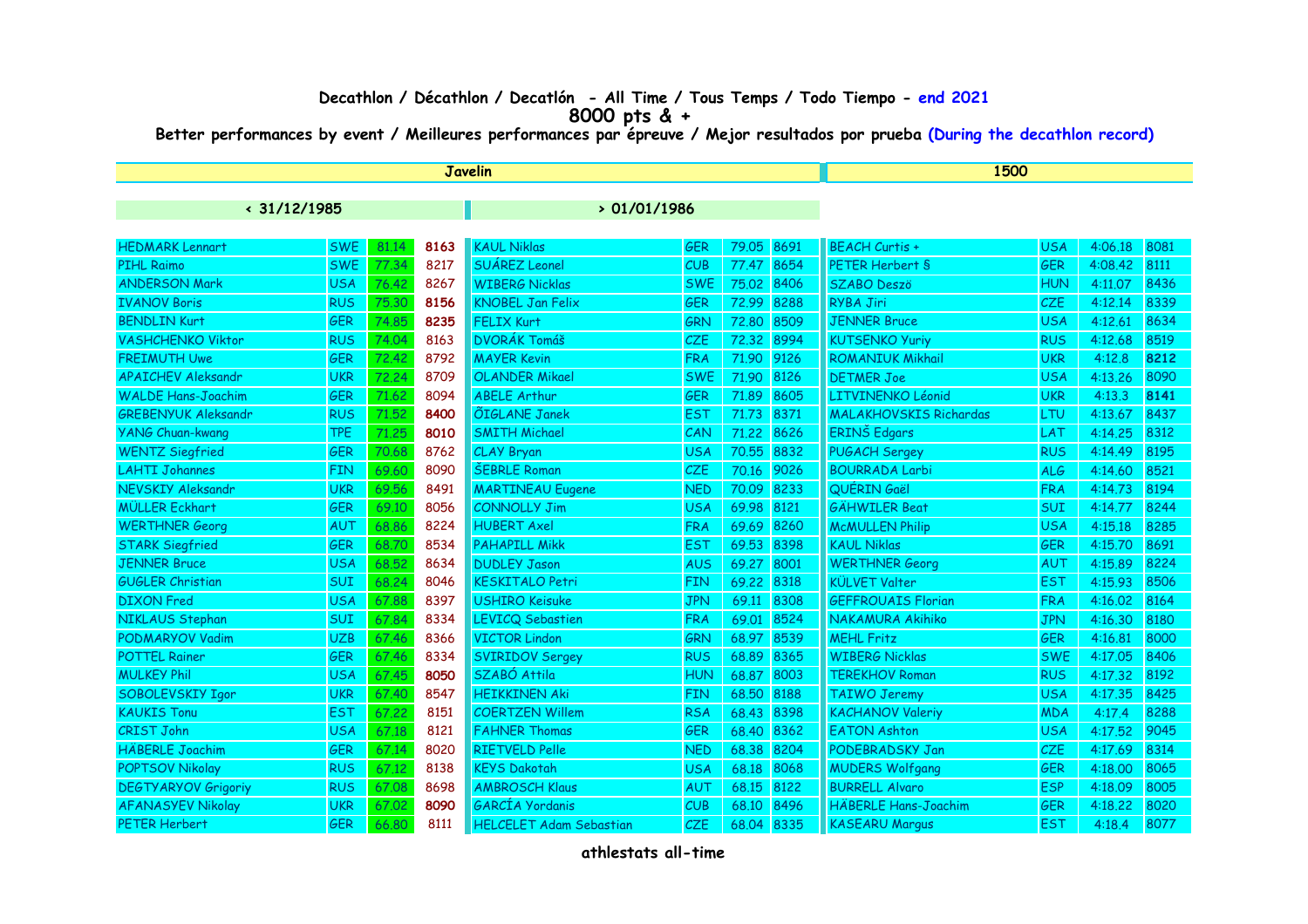| <b>POPOV Sergey</b>          | <b>UKR</b> | 66.78 | 8217 | <b>HARDEE Trey</b>            | <b>USA</b> | 68.00 8790 |      | <b>PAJONK Dirk-Achim</b>     | GER        | 4:18.58 | 8161 |
|------------------------------|------------|-------|------|-------------------------------|------------|------------|------|------------------------------|------------|---------|------|
| <b>KRATSCHMER Guido</b>      | <b>GER</b> | 66,50 | 8667 | <b>MARYIN Igor</b>            | <b>RUS</b> | 67.70      | 8364 | <b>POPOV Sergey</b>          | <b>UKR</b> | 4:19.00 | 8217 |
| <b>ZHELANOV Sergey</b>       | <b>RUS</b> | 65.90 | 8417 | <b>SCHMID Stefan</b>          | <b>GER</b> | 67.63 8485 |      | <b>EL FASSI Nadir</b>        | <b>FRA</b> | 4:19.17 | 8110 |
| PARAKHOVSKIY Nikolay         | <b>BLR</b> | 65.76 | 8184 | <b>BLOMSTRAND Staffan</b>     | <b>SWE</b> | 67.62 8107 |      | <b>BENDLIN Kurt</b>          | <b>GER</b> | 4:19.4  | 8235 |
| <b>GRUZENKIN Viktor</b>      | <b>RUS</b> | 65.74 | 8356 | <b>BRYANT Ashley</b>          | GBR        | 67.54      | 8163 | <b>AKHAPKIN Konstantin</b>   | <b>RUS</b> | 4:19.60 | 8485 |
| <b>TOOMEY Bill</b>           | USA        | 65.74 | 8310 | <b>BEHRENBRUCH Pascal</b>     | <b>GER</b> | 67.45      | 8558 | NEVSKIY Aleksandr            | UKR        | 4:19.62 | 8491 |
| <b>KIRST Joachim</b>         | <b>GER</b> | 65.51 | 8188 | <b>NOOL Erki</b>              | <b>EST</b> | 67.01      | 8815 | <b>LAUKHIN Fedor</b>         | <b>UKR</b> | 4:19.62 | 8073 |
| <b>THOMPSON Daley</b>        | <b>GBR</b> | 65.24 | 8847 | <b>JOHNSON Dave S</b>         | <b>USA</b> | 66.96      | 8705 | <b>HINGSEN Jurgen</b>        | <b>GER</b> | 4:19.75 | 8832 |
| LITVINENKO Léonid            | <b>UKR</b> | 64.90 | 8141 | SÝKORA Jirí                   | CZE        | 66.91      | 8122 | <b>BENNETT Jeff</b>          | <b>USA</b> | 4:19.8  | 8006 |
| <b>HODGE Russ</b>            | USA        | 64.49 | 8120 | <b>BUSEMANN Frank</b>         | <b>GER</b> | 66.86      | 8706 | <b>MUNKACSI Sandor</b>       | <b>HUN</b> | 4:20.27 | 8071 |
| <b>SKOWRONEK Ryszard</b>     | <b>POL</b> | 64.14 | 8229 | <b>ERICKSON Steve</b>         | <b>USA</b> | 66.86      | 8063 | <b>BLONDEL Alain</b>         | <b>FRA</b> | 4:20.48 | 8453 |
| <b>ZEILBAUER Josef</b>       | AUT        | 64.04 | 8219 | <b>HELWICK Chris</b>          | <b>USA</b> | 66.72 8143 |      | ZHDANOVICH Aleksandr         | <b>BLR</b> | 4:20.5  | 8036 |
| <b>GRUMMT Steffen</b>        | <b>GER</b> | 63.56 | 8261 | <b>TEBBICH Thomas</b>         | AUT        | 66.72      | 8039 | <b>SOSSAH Mateo</b>          | <b>FRA</b> | 4:20.50 | 8044 |
| <b>BURYAKOV Vladimir</b>     | <b>RUS</b> | 63.54 | 8082 | <b>ROE Martin</b>             | <b>NOR</b> | 66.64      | 8228 | <b>ROSENDAAL Jack</b>        | <b>NED</b> | 4:20.53 | 8177 |
| <b>ROMANIUK Mikhail</b>      | <b>UKR</b> | 63.50 | 8212 | OJANIEMI Jaakko               | FIN.       | 66.63      | 8192 | XHONNEUX Frédéric            | <b>BEL</b> | 4:20.53 | 8142 |
| <b>MOTTI William</b>         | <b>FRA</b> | 63.38 | 8306 | <b>TILGA Karel</b>            | <b>EST</b> | 66.55      | 8484 | <b>GADO Ruben</b>            | <b>FRA</b> | 4:20.86 | 8126 |
| <b>MEHL Fritz</b>            | <b>GER</b> | 63,02 | 8000 | <b>BOURRADA Larbi</b>         | <b>ALG</b> | 66.49      | 8521 | van ALPHEN Hans              | <b>BEL</b> | 4:20.87 | 8519 |
| <b>BENNETT Jeff</b>          | <b>USA</b> | 62.74 | 8006 | <b>SARANTSEV Yevgeny</b>      | <b>RUS</b> | 66.44      | 8123 | <b>DELGADO Joseph</b>        | <b>USA</b> | 4:20.93 | 8161 |
| <b>AKHAPKIN Konstantin</b>   | <b>RUS</b> | 62.42 | 8485 | <b>DAGARD Henrik</b>          | <b>SWE</b> | 66.34 8403 |      | <b>FOMOCHKIN Andrey</b>      | <b>BLR</b> | 4:20.97 | 8227 |
| <b>KUBISZEWSKI Marek</b>     | POL        | 62.40 | 8105 | <b>KINDER Gary William</b>    | <b>USA</b> | 66.32 8293 |      | de WIT Robert                | <b>NED</b> | 4:20.98 | 8447 |
| PALLES Lee <sup>*</sup>      | <b>USA</b> | 62.34 | 8119 | <b>HÖIBY Trond</b>            | <b>NOR</b> | 66.20      | 8085 | <b>RIZZI Andreas</b>         | GER        | 4:21.04 | 8326 |
| <b>LINDNER Wolfgang</b>      | GER        | 61.86 | 8111 | <b>HALAMODA Thomas</b>        | GER        | 66.06      | 8057 | <b>HUBER Philipp</b>         | SUI        | 4:21.06 | 8153 |
| <b>KUTSENKO Yuriy</b>        | <b>RUS</b> | 61.70 | 8519 | PARKHOMENKO Alekxandr         | <b>BLR</b> | 66.02      | 8136 | <b>JANVRIN Kip</b>           | <b>USA</b> | 4:21.18 | 8345 |
| KOLOVANOV Igor               | <b>UKR</b> | 61.70 | 8224 | RADCHENKO Viktor              | <b>UKR</b> | 65.82 8148 |      | <b>BURYAKOV Vladimir</b>     | <b>RUS</b> | 4:21.26 | 8082 |
| <b>AVILOV Nikolay</b>        | <b>UKR</b> | 61.66 | 8466 | <b>BARRAS Romain</b>          | <b>FRA</b> | 65.77      | 8453 | <b>VIAL Pierre Alexandre</b> | <b>FRA</b> | 4:21.30 | 8070 |
| <b>STROOT Eberhard</b>       | GER        | 61.58 | 8076 | <b>MARTIN Romain</b>          | <b>FRA</b> | 65.72 8104 |      | <b>STEEN Dave</b>            | CAN        | 4:21.46 | 8415 |
| <b>STEINER Tito</b>          | <b>ARG</b> | 61,50 | 8291 | <b>FRITZ Steve</b>            | <b>USA</b> | 65.70 8644 |      | <b>SULLIVAN Shannon</b>      | <b>USA</b> | 4:21.46 | 8076 |
| <b>WARKENTIN John</b>        | <b>USA</b> | 61.48 | 8003 | <b>LOPEZ Cédric</b>           | <b>FRA</b> | 65.70 8055 |      | <b>SKRAMSTAD Trond</b>       | <b>NOR</b> | 4:21.51 | 8097 |
| <b>LEROY Yves</b>            | <b>FRA</b> | 61.42 | 8144 | <b>SCHRADER Michael</b>       | <b>GER</b> | 65.67 8670 |      | <b>KARAN Sasa</b>            | <b>SRB</b> | 4:21.52 | 8057 |
| <b>SKRAMSTAD Trond</b>       | <b>NOR</b> | 61.08 | 8097 | <b>STEELE Dan</b>             | <b>USA</b> | 65.50      | 8130 | <b>ANDERSON Mark</b>         | <b>USA</b> | 4:21.75 | 8267 |
| <b>DUBOIS Thierry</b>        | <b>FRA</b> | 60.70 | 8138 | <b>BENET Francisco Javier</b> | <b>ESP</b> | 65.37      | 8526 | <b>STROOT Eberhard</b>       | <b>GER</b> | 4:21.8  | 8076 |
| <b>SCHMIDT Holger</b>        | <b>GER</b> | 60.42 | 8055 | <b>STEEN Dave</b>             | CAN        | 65.36      | 8415 | <b>GUGLER Christian</b>      | <b>SUI</b> | 4:21.95 | 8046 |
| <b>HINGSEN Jurgen</b>        | <b>GER</b> | 59.86 | 8832 | <b>SCHENK Christian</b>       | <b>GER</b> | 65.32 8500 |      | <b>RIZZI Thomas</b>          | <b>GER</b> | 4:21.96 | 8143 |
| <b>LUDWIG Dariusz</b>        | POL        | 58.88 | 8204 | <b>ZHUK Vitaliy</b>           | <b>BLR</b> | 65.16      | 8331 | <b>ŠEBRLE Roman</b>          | <b>CZE</b> | 4:21.98 | 9026 |
| <b>SHMAKOV Vladimir</b>      | <b>RUS</b> | 58.70 | 8023 | <b>SCHLÄFLI Rolf</b>          | <b>SUI</b> | 65.14      | 8019 | <b>BASTIEN Steven</b>        | USA        | 4:22.21 | 8485 |
| <b>LESNIEWICZ Janusz</b>     | <b>POL</b> | 58.24 | 8019 | <b>STEELE Darrin</b>          | <b>USA</b> | 65.12 8129 |      | <b>COERTZEN Willem</b>       | <b>RSA</b> | 4:22.22 | 8398 |
| <b>KACHANOV Valeriy</b>      | <b>MDA</b> | 58.10 | 8288 | <b>SAYRE John</b>             | <b>USA</b> | 64.90 8076 |      | <b>GÜNTHER Rene</b>          | <b>GER</b> | 4:22.36 | 8023 |
| <b>RIECKE Hans-Ulrich</b>    | <b>GER</b> | 57.44 | 8181 | <b>SCHÖNBECK Florian</b>      | <b>GER</b> | 64.70      | 8127 | <b>GOLUBOVIC Daniel</b>      | AUS        | 4:22.52 | 8336 |
| <b>WOODING Jim</b>           | <b>USA</b> | 57,20 | 8054 | <b>VERETELNIKOV Oleg</b>      | <b>UZB</b> | 64.68      | 8278 | <b>POTTEL Rainer</b>         | <b>GER</b> | 4:22.67 | 8334 |
| <b>SCHAUERHAMMER Dietmar</b> | <b>GER</b> | 57.12 | 8054 | <b>HAMES Jagan</b>            | <b>AUS</b> | 64.67 8490 |      | <b>AVILOV Nikolay</b>        | <b>UKR</b> | 4:22.82 | 8466 |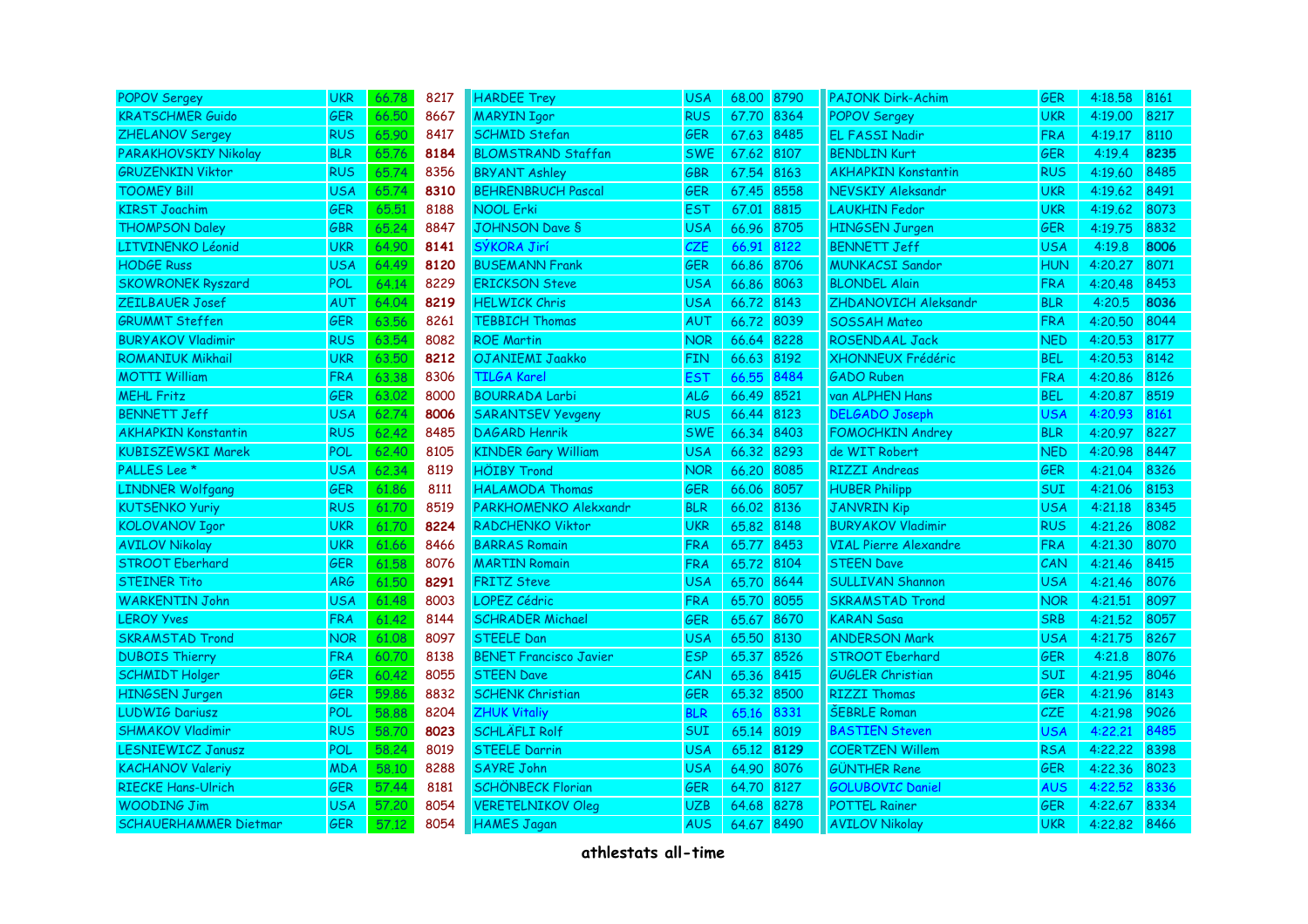| <b>ANDONOV Atanas</b>      | <b>BUL</b> | 56.92 | 8199 |
|----------------------------|------------|-------|------|
| PISMENNIY Aleksandr        | <b>UKR</b> | 56.66 | 8024 |
| <b>MUDERS Wolfgang</b>     | <b>GER</b> | 56.52 | 8065 |
| <b>PUGACH Sergey</b>       | <b>RUS</b> | 56,42 | 8195 |
| <b>COFFMAN Bob</b>         | <b>USA</b> | 56.36 | 8248 |
| <b>KASEARU Marqus</b>      | <b>EST</b> | 55.82 | 8077 |
| <b>RIZZI Thomas</b>        | <b>GER</b> | 55,60 | 8143 |
| <b>PETERSON Orville</b>    | <b>USA</b> | 55.32 | 8031 |
| <b>SUNDELL Harri</b>       | <b>FIN</b> | 54.38 | 8001 |
| <b>SCHULZE Jens</b>        | <b>GER</b> | 53.70 | 8255 |
| <b>ZIGERT Rudolf</b>       | <b>RUS</b> | 52.92 | 8002 |
| <b>WIESE Ronald</b>        | <b>GER</b> | 52.64 | 8053 |
| <b>RIZZI Andreas</b>       | <b>GER</b> | 50.92 | 8326 |
| <b>SHABLENKO Aleksandr</b> | <b>RUS</b> | 50.64 | 8282 |
| SCHÄPERKÖTTER Jens-Peter   | <b>GER</b> | 47.62 | 8235 |

| <b>ANDONOV Atanas</b>      | <b>BUL</b> | 56.92 | 8199 | <b>KAZMIREK Kai</b>          | GER        | 64.60 8580 |            | <b>SCHULZE Jens</b>         | GER        | 4:22.95 8255 |      |
|----------------------------|------------|-------|------|------------------------------|------------|------------|------------|-----------------------------|------------|--------------|------|
| PISMENNIY Aleksandr        | <b>UKR</b> | 56.66 | 8024 | <b>NOLAN Michael</b>         | CAN        | 64.57 8169 |            | <b>DEGTYARYOV Grigoriy</b>  | <b>RUS</b> | 4:23.09 8698 |      |
| <b>MUDERS Wolfgang</b>     | <b>GER</b> | 56.52 | 8065 | <b>SCHUFFENHAUER William</b> | <b>USA</b> | 64.56 8108 |            | ZSIVÓCZKY Attila            | <b>HUN</b> | 4:23.13 8554 |      |
| <b>PUGACH Sergey</b>       | <b>RUS</b> | 56.42 | 8195 | QI Haifeng                   | CHN.       | 64.53 8290 |            | <b>ABDUR-RAHIM Mustafa</b>  | <b>USA</b> | 4:23.33 8175 |      |
| <b>COFFMAN Bob</b>         | <b>USA</b> | 56.36 | 8248 | <b>MEDVED Mikhail</b>        | <b>UKR</b> | 64.50 8330 |            | <b>OWENS Ayden</b>          | <b>PUR</b> | 4:23.57 8238 |      |
| <b>KASEARU Margus</b>      | <b>EST</b> | 55,82 | 8077 | <b>MUZZIO Robert</b>         | <b>USA</b> | 64.50 8237 |            | <b>AWDE Daniel</b>          | GBR        | 4:23.66 8102 |      |
| <b>RIZZI Thomas</b>        | <b>GER</b> | 55.60 | 8143 | <b>KRAUCHANKA Andrey</b>     | <b>BLR</b> | 64.35 8617 |            | <b>EHRHARDT Tim</b>         | <b>USA</b> | 4:23.66 8066 |      |
| PETERSON Orville           | <b>USA</b> | 55,32 | 8031 | NIKITIN Sergey               | <b>RUS</b> | 64.26 8012 |            | <b>MIKHAN Eduard</b>        | <b>BLR</b> | 4:23.67 8152 |      |
| <b>SUNDELL Harri</b>       | <b>FIN</b> | 54.38 | 8001 | <b>GÄHWILER Beat</b>         | <b>SUI</b> | 64.24 8244 |            | <b>GRAD Dariusz</b>         | POL        | 4:23.71 8050 |      |
| <b>SCHULZE Jens</b>        | <b>GER</b> | 53,70 | 8255 | <b>SYSOEV Aleksey</b>        | <b>RUS</b> | 64.22 8497 |            | <b>BRUGGER Mathias</b>      | <b>GER</b> | 4:23.93 8304 |      |
| ZIGERT Rudolf              | <b>RUS</b> | 52.92 | 8002 | <b>SCANTLING Garrett</b>     | <b>USA</b> | 64.21      | 8647       | <b>TARNOVETSKIY Pavel</b>   | <b>UKR</b> | 4:23.96 8375 |      |
| <b>WIESE Ronald</b>        | <b>GER</b> | 52.64 | 8053 | <b>DUANY Raul</b>            | CUB        | 64.20 8252 |            | <b>ABELE Arthur</b>         | <b>GER</b> | 4:24.12 8605 |      |
| <b>RIZZI Andreas</b>       | <b>GER</b> | 50.92 | 8326 | <b>TABALA Aleksandr</b>      | <b>RUS</b> |            | 64.16 8070 | <b>KRATSCHMER Guido</b>     | <b>GER</b> | 4:24.15 8667 |      |
| <b>SHABLENKO Aleksandr</b> | <b>RUS</b> | 50.64 | 8282 | van ALPHEN Hans              | <b>BEL</b> | 64.15 8519 |            | <b>TEREK Paul</b>           | <b>USA</b> | 4:24.28 8312 |      |
| SCHÄPERKÖTTER Jens-Peter   | GER        | 47.62 | 8235 | NOWAK Tim                    | <b>GER</b> | 64.00 8229 |            | <b>BRAUN Pieter</b>         | <b>NED</b> | 4:24.29 8342 |      |
|                            |            |       |      | <b>SHIRLEY Simon</b>         | <b>AUS</b> | 64.00 8036 |            | <b>BELOUSOV Valeriy</b>     | <b>RUS</b> | 4:24.40 8099 |      |
|                            |            |       |      | de WIT Robert                | <b>NED</b> | 63.94 8447 |            | <b>SCHENK Christian</b>     | <b>GER</b> | 4:24.44 8500 |      |
|                            |            |       |      | <b>KASEORG Indrek</b>        | <b>EST</b> | 63.94 8179 |            | <b>CLEVE Moritz</b>         | <b>GER</b> | 4:24.44 8004 |      |
|                            |            |       |      | <b>VOS Ingmar</b>            | <b>NED</b> | 63.89 8224 |            | <b>SALURI Karl-Robert</b>   | <b>EST</b> | 4:24.49 8137 |      |
|                            |            |       |      | <b>UIBO Maicel</b>           | <b>EST</b> | 63.83 8604 |            | <b>DEMMEL Norbert</b>       | <b>GER</b> | 4:24.51 8152 |      |
|                            |            |       |      | <b>GEFFROUAIS Florian</b>    | <b>FRA</b> | 63.75 8164 |            | <b>HELWICK Chris</b>        | <b>USA</b> | 4:24.51 8143 |      |
|                            |            |       |      | <b>NILSSON Marcus</b>        | <b>SWE</b> | 63.68 8120 |            | <b>KASYANOV Alexey II</b>   | <b>UKR</b> | 4:24.52 8479 |      |
|                            |            |       |      | <b>SHUBIANOK Mikalai</b>     | <b>BLR</b> | 63.65 8055 |            | <b>NILSSON Marcus</b>       | <b>SWE</b> | 4:24.62 8120 |      |
|                            |            |       |      | <b>PREY Matthias</b>         | <b>GER</b> | 63.64 8215 |            | <b>GRUMMT Steffen</b>       | <b>GER</b> | 4:24.68 8261 |      |
|                            |            |       |      | <b>EATON Ashton</b>          | <b>USA</b> | 63.63 9045 |            | <b>BOULINEAU Wilfrid</b>    | <b>FRA</b> | 4:24.79 8312 |      |
|                            |            |       |      | <b>HOCK Johannes</b>         | <b>GER</b> | 63.63 8293 |            | <b>ZMELIK Robert</b>        | CZE        | 4:24.83 8627 |      |
|                            |            |       |      | ZSIVÓCZKY Attila             | <b>HUN</b> | 63.57 8554 |            | <b>WENTZ Siegfried</b>      | <b>GER</b> | 4:24.90 8762 |      |
|                            |            |       |      | XHONNEUX Frédéric            | <b>BEL</b> | 63.56 8142 |            | LOPEZ Cédric                | <b>FRA</b> | 4:24.90 8055 |      |
|                            |            |       |      | <b>RAMOS Mike</b>            | <b>USA</b> | 63.52 8322 |            | <b>SVIRIDOV Sergey</b>      | <b>RUS</b> | 4:25.15 8365 |      |
|                            |            |       |      | <b>DROZDOV Aleksey</b>       | <b>RUS</b> | 63.51 8475 |            | <b>FREIMUTH Uwe</b>         | <b>GER</b> | 4:25.19 8792 |      |
|                            |            |       |      | <b>WARNER Damian</b>         | CAN        | 63.44 9018 |            | <b>SCHRADER Michael</b>     | <b>GER</b> | 4:25.38 8670 |      |
|                            |            |       |      | <b>GARTUNG Viktor</b>        | <b>BLR</b> | 63.38 8003 |            | <b>ROOSEN Sven</b>          | <b>NED</b> | 4:25.38      | 8056 |
|                            |            |       |      | NIKLAUS André                | <b>GER</b> | 63.28 8371 |            | <b>KASEORG Indrek</b>       | <b>EST</b> | 4:25.44 8179 |      |
|                            |            |       |      | <b>OTTE Martin</b>           | <b>GER</b> | 63.24 8048 |            | <b>DREWS Stefan</b>         | <b>GER</b> | 4:25.60 8233 |      |
|                            |            |       |      | <b>VASILYEV Arkady</b>       | <b>RUS</b> | 63.08 8179 |            | <b>VERETELNIKOV Oleg</b>    | <b>UZB</b> | 4:25.71      | 8278 |
|                            |            |       |      | <b>NEWDICK Brent</b>         | <b>NZL</b> | 63.03 8114 |            | SCHÄPERKÖTTER Jens-Peter    | <b>GER</b> | 4:25.73 8235 |      |
|                            |            |       |      | <b>TURI Indrek</b>           | <b>EST</b> | 62.84 8122 |            | <b>LAMPE Norbert</b>        | <b>GER</b> | 4:25.88 8016 |      |
|                            |            |       |      | <b>KHARLAMOV Vasiliy</b>     | <b>RUS</b> | 62.82 8166 |            | <b>SHABLENKO Aleksandr</b>  | <b>UKR</b> | 4:25.89 8282 |      |
|                            |            |       |      | <b>BRANHAM Chris</b>         | <b>USA</b> | 62.82 8159 |            | <b>MIKHAILENKO Vladimir</b> | <b>UKR</b> | 4:25.9       | 8052 |
|                            |            |       |      | PITTOMVILS Niels             | <b>BEL</b> | 62.77 8222 |            | PISMENNYI Aleksandr         | <b>UKR</b> | 4:25.9 8024  |      |
|                            |            |       |      |                              |            |            |            |                             |            |              |      |

| 0              | <b>SCHULZE Jens</b>         | <b>GER</b> | 4:22.95 | 8255 |
|----------------|-----------------------------|------------|---------|------|
| P,             | <b>DEGTYARYOV Grigoriy</b>  | <b>RUS</b> | 4:23.09 | 8698 |
| 3              | ZSIVÓCZKY Attila            | <b>HUN</b> | 4:23.13 | 8554 |
| $\overline{0}$ | <b>ABDUR-RAHIM Mustafa</b>  | <b>USA</b> | 4:23.33 | 8175 |
| O              | <b>OWENS Ayden</b>          | <b>PUR</b> | 4:23.57 | 8238 |
| 7              | <b>AWDE Daniel</b>          | <b>GBR</b> | 4:23.66 | 8102 |
| 7              | <b>EHRHARDT Tim</b>         | <b>USA</b> | 4:23.66 | 8066 |
| 2              | <b>MIKHAN Eduard</b>        | <b>BLR</b> | 4:23.67 | 8152 |
| 4              | <b>GRAD Dariusz</b>         | POL        | 4:23.71 | 8050 |
| 7              | <b>BRUGGER Mathias</b>      | <b>GER</b> | 4:23.93 | 8304 |
| 7              | <b>TARNOVETSKIY Pavel</b>   | <b>UKR</b> | 4:23.96 | 8375 |
| 2              | <b>ABELE Arthur</b>         | <b>GER</b> | 4:24.12 | 8605 |
| O              | <b>KRATSCHMER Guido</b>     | <b>GER</b> | 4:24.15 | 8667 |
| ∍              | <b>TEREK Paul</b>           | <b>USA</b> | 4:24.28 | 8312 |
| 9              | <b>BRAUN Pieter</b>         | <b>NED</b> | 4:24.29 | 8342 |
| 6              | <b>BELOUSOV Valeriy</b>     | <b>RUS</b> | 4:24.40 | 8099 |
| 7              | <b>SCHENK Christian</b>     | <b>GER</b> | 4:24.44 | 8500 |
| J              | <b>CLEVE Moritz</b>         | <b>GER</b> | 4:24.44 | 8004 |
| 4              | SALURI Karl-Robert          | <b>EST</b> | 4:24.49 | 8137 |
| 4              | <b>DEMMEL Norbert</b>       | GER        | 4:24.51 | 8152 |
| 4              | <b>HELWICK Chris</b>        | <b>USA</b> | 4:24.51 | 8143 |
| $\mathfrak{z}$ | <b>KASYANOV Alexey II</b>   | <b>UKR</b> | 4:24.52 | 8479 |
| 5              | <b>NILSSON Marcus</b>       | <b>SWE</b> | 4:24.62 | 8120 |
| 5              | <b>GRUMMT Steffen</b>       | <b>GER</b> | 4:24.68 | 8261 |
| 5              | <b>BOULINEAU Wilfrid</b>    | <b>FRA</b> | 4:24.79 | 8312 |
| 3              | <b>ZMELIK Robert</b>        | CZE        | 4:24.83 | 8627 |
| 4              | <b>WENTZ Siegfried</b>      | <b>GER</b> | 4:24.90 | 8762 |
| $\overline{2}$ | LOPEZ Cédric                | <b>FRA</b> | 4:24.90 | 8055 |
| $\overline{c}$ | <b>SVIRIDOV Sergey</b>      | <b>RUS</b> | 4:25.15 | 8365 |
| 5              | <b>FREIMUTH Uwe</b>         | <b>GER</b> | 4:25.19 | 8792 |
|                | <b>SCHRADER Michael</b>     | GER        | 4:25.38 | 8670 |
| 3              | <b>ROOSEN Sven</b>          | <b>NED</b> | 4:25.38 | 8056 |
| 1              | <b>KASEORG Indrek</b>       | <b>EST</b> | 4:25.44 | 8179 |
| 8              | <b>DREWS Stefan</b>         | GER        | 4:25.60 | 8233 |
| ∍              | <b>VERETELNIKOV Oleg</b>    | <b>UZB</b> | 4:25.71 | 8278 |
|                | SCHÄPERKÖTTER Jens-Peter    | <b>GER</b> | 4:25.73 | 8235 |
|                | <b>LAMPE Norbert</b>        | <b>GER</b> | 4:25.88 | 8016 |
| 5              | SHABLENKO Aleksandr         | <b>UKR</b> | 4:25.89 | 8282 |
| ₹              | <b>MIKHAILENKO Vladimir</b> | <b>UKR</b> | 4:25.9  | 8052 |
|                | PISMENNYI Aleksandr         | <b>UKR</b> | 4:25.9  | 8024 |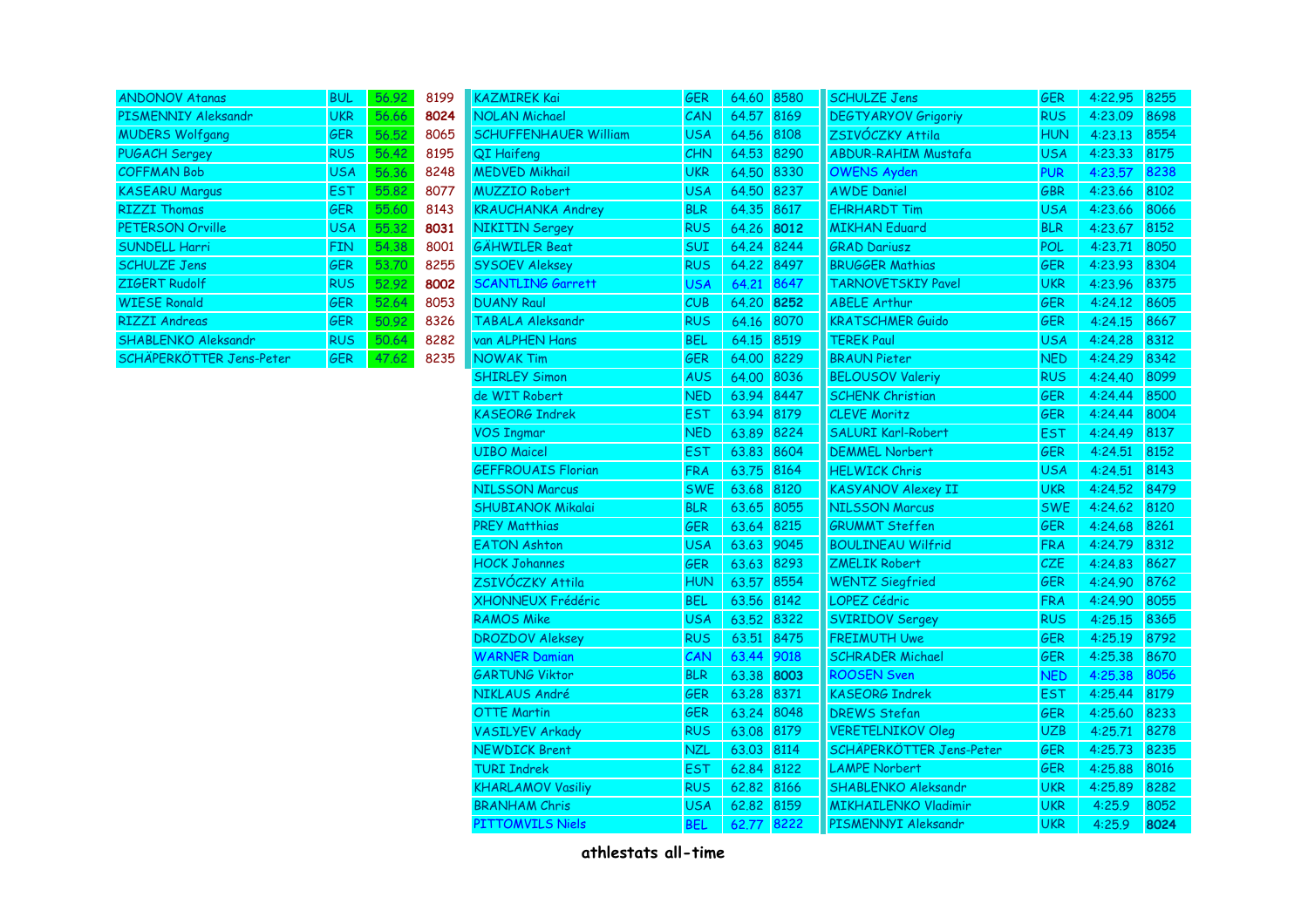| <b>ADJETEY-NELSON Jamie</b> | CAN        | 62.74 8239 |      | <b>VOSS Torsten</b>           | <b>GER</b> | 4:25.93 | 8680 |
|-----------------------------|------------|------------|------|-------------------------------|------------|---------|------|
| <b>SONNENBURG Rainer</b>    | <b>GER</b> | 62.68      | 8079 | PALLES Lee <sup>*</sup>       | <b>USA</b> | 4:26.06 | 8119 |
| <b>GONZALES Mike</b>        | <b>USA</b> | 62.62      | 8203 | PRETORIUS Fredriech           | <b>RSA</b> | 4:26.15 | 8002 |
| O'BRIEN Dan                 | <b>USA</b> | 62.58      | 8891 | <b>OVSYANNIKOV Yevgeniy</b>   | <b>KAZ</b> | 4:26.17 | 8114 |
| PIZIKS Rojs                 | LAT        | 62.52      | 8045 | <b>REINTAK Sven</b>           | <b>EST</b> | 4:26.2  | 8232 |
| <b>DOLEŽAL Jan</b>          | CZE        | 62.51      | 8142 | <b>WILCOX Chris</b>           | <b>USA</b> | 4:26.20 | 8032 |
| <b>DUBLER Cedric</b>        | <b>AUS</b> | 62.48      | 8367 | HALLMANN Christopher          | <b>GER</b> | 4:26.31 | 8045 |
| <b>BOULINEAU Wilfrid</b>    | <b>FRA</b> | 62.38      | 8312 | <b>APAICHEV Aleksandr</b>     | <b>UKR</b> | 4:26.51 | 8709 |
| <b>HELTNE Runar</b>         | <b>NOR</b> | 62.38      | 8048 | <b>DUANY Raul</b>             | CUB        | 4:26.56 | 8252 |
| <b>FREIMUTH Rico</b>        | <b>GER</b> | 62.33      | 8663 | <b>DUDAŠ Mihail</b>           | <b>SRB</b> | 4:26.62 | 8275 |
| <b>ARNOLD Jake</b>          | <b>USA</b> | 62.28      | 8253 | <b>MÜLLER Frank</b>           | <b>GER</b> | 4:26.62 | 8256 |
| <b>MACZEY Mike</b>          | <b>GER</b> | 62.27      | 8461 | <b>HART Bevan</b>             | <b>USA</b> | 4:26.65 | 8002 |
| <b>SMIRNOV Vitaliy</b>      | <b>UZB</b> | 62.23      | 8021 | <b>WIESE Ronald</b>           | <b>GER</b> | 4:26.67 | 8053 |
| <b>SINTNICOLAAS Eelco</b>   | <b>NED</b> | 62.13      | 8539 | <b>HÖIBY Trond</b>            | <b>NOR</b> | 4:26.70 | 8085 |
| <b>HUFF Derek</b>           | <b>USA</b> | 62.02      | 8126 | <b>NOWAK Tim</b>              | <b>GER</b> | 4:26.80 | 8229 |
| <b>LYAKH Aleksey</b>        | <b>RUS</b> | 61.98      | 8203 | <b>BENET Francisco Javier</b> | <b>ESP</b> | 4:26.81 | 8526 |
| <b>SZABO Deszö</b>          | <b>HUN</b> | 61.94      | 8436 | <b>LEVICQ Sebastien</b>       | <b>FRA</b> | 4:26.81 | 8524 |
| HALLMANN Christopher        | <b>GER</b> | 61.90      | 8045 | <b>AVERYANOV Nikolay</b>      | <b>RUS</b> | 4:26.86 | 8048 |
| <b>FILIP Scott</b>          | <b>USA</b> | 61.85      | 8094 | <b>LUDWIG Dariusz</b>         | <b>POL</b> | 4:26.90 | 8204 |
| <b>LUKYANENKO Artem</b>     | <b>RUS</b> | 61.83      | 8177 | <b>TILGA Karel</b>            | <b>EST</b> | 4:26.95 | 8484 |
| <b>GRIGORYEV Ivan</b>       | <b>RUS</b> | 61.81      | 8112 | <b>BABIY Ivan</b>             | <b>UKR</b> | 4:26.96 | 8209 |
| <b>AUZEIL Bastien</b>       | <b>FRA</b> | 61.80      | 8191 | <b>POELMAN Simon</b>          | <b>NZL</b> | 4:27.2  | 8359 |
| <b>SATEGNA Mario</b>        | <b>USA</b> | 61.78      | 8172 | PREYSING André                | <b>GER</b> | 4:27.20 | 8017 |
| PRECIADO Andy               | ECU        | 61.74      | 8004 | SUÁREZ Leonel                 | CUB        | 4:27.29 | 8654 |
| <b>KÜLVET Valter</b>        | <b>EST</b> | 61.72      | 8506 | <b>GREBENYUK Aleksandr</b>    | <b>RUS</b> | 4:27.3  | 8400 |
| <b>EKBERG Sten</b>          | <b>SWE</b> | 61.64      | 8246 | <b>RIECKE Hans-Ulrich</b>     | <b>GER</b> | 4:27.41 | 8181 |
| <b>CASARSA Paolo</b>        | ITA        | 61.63      | 8056 | <b>SHIRLEY Simon</b>          | <b>AUS</b> | 4:27.48 | 8036 |
| <b>ROLNIN Basile</b>        | <b>FRA</b> | 61.60      | 8205 | <b>STARK Siegfried</b>        | <b>GER</b> | 4:27.7  | 8534 |
| <b>JARAMILLO Georni</b>     | <b>VEN</b> | 61.60      | 8048 | <b>FAHNER Thomas</b>          | <b>GER</b> | 4:27.77 | 8362 |
| <b>HUFFINS Chris</b>        | <b>USA</b> | 61.59      | 8694 | <b>UREÑA Jorge</b>            | <b>ESP</b> | 4:27.82 | 8322 |
| <b>RYBA Jiri</b>            | CZE        | 61,55      | 8339 | PLAZIAT Christian             | <b>FRA</b> | 4:27.83 | 8574 |
| <b>WARNERS Chiel</b>        | <b>NED</b> | 61.44      | 8363 | <b>EKBERG</b> Sten            | <b>SWE</b> | 4:27.86 | 8246 |
| <b>PRETORIUS Fredriech</b>  | <b>RSA</b> | 61.39      | 8002 | <b>WIESIOLEK Pawel</b>        | POL        | 4:27.92 | 8333 |
| <b>REINTAK Sven</b>         | <b>EST</b> | 61.36      | 8232 | PARKHOMENKO Alekxandr         | <b>BLR</b> | 4:27.99 | 8136 |
| <b>PUPCHONOK Igor</b>       | KAZ        | 61.34      | 8022 | <b>MAKARENKO Artyom</b>       | <b>RUS</b> | 4:27.99 | 8112 |
| <b>ISEKENMEIER Klaus</b>    | <b>GER</b> | 61,30      | 8310 | <b>HELTNE Runar</b>           | <b>NOR</b> | 4:28.04 | 8048 |
| <b>ZMELIK Robert</b>        | CZE        | 61.26      | 8627 | <b>DAMASEK Kamil</b>          | <b>CZE</b> | 4:28.08 | 8256 |
| <b>MEIER Paul</b>           | GER        | 61.22      | 8548 | <b>ANIBAL Mario</b>           | <b>POR</b> | 4:28.28 | 8213 |
| <b>BASTIEN Steven</b>       | <b>USA</b> | 61,20      | 8485 | <b>KEYS Dakotah</b>           | <b>USA</b> | 4:28.29 | 8068 |
| <b>MEWES David</b>          | <b>GER</b> | 61.19      | 8108 | <b>KOLOVANOV Igor</b>         | <b>UKR</b> | 4:28.3  | 8224 |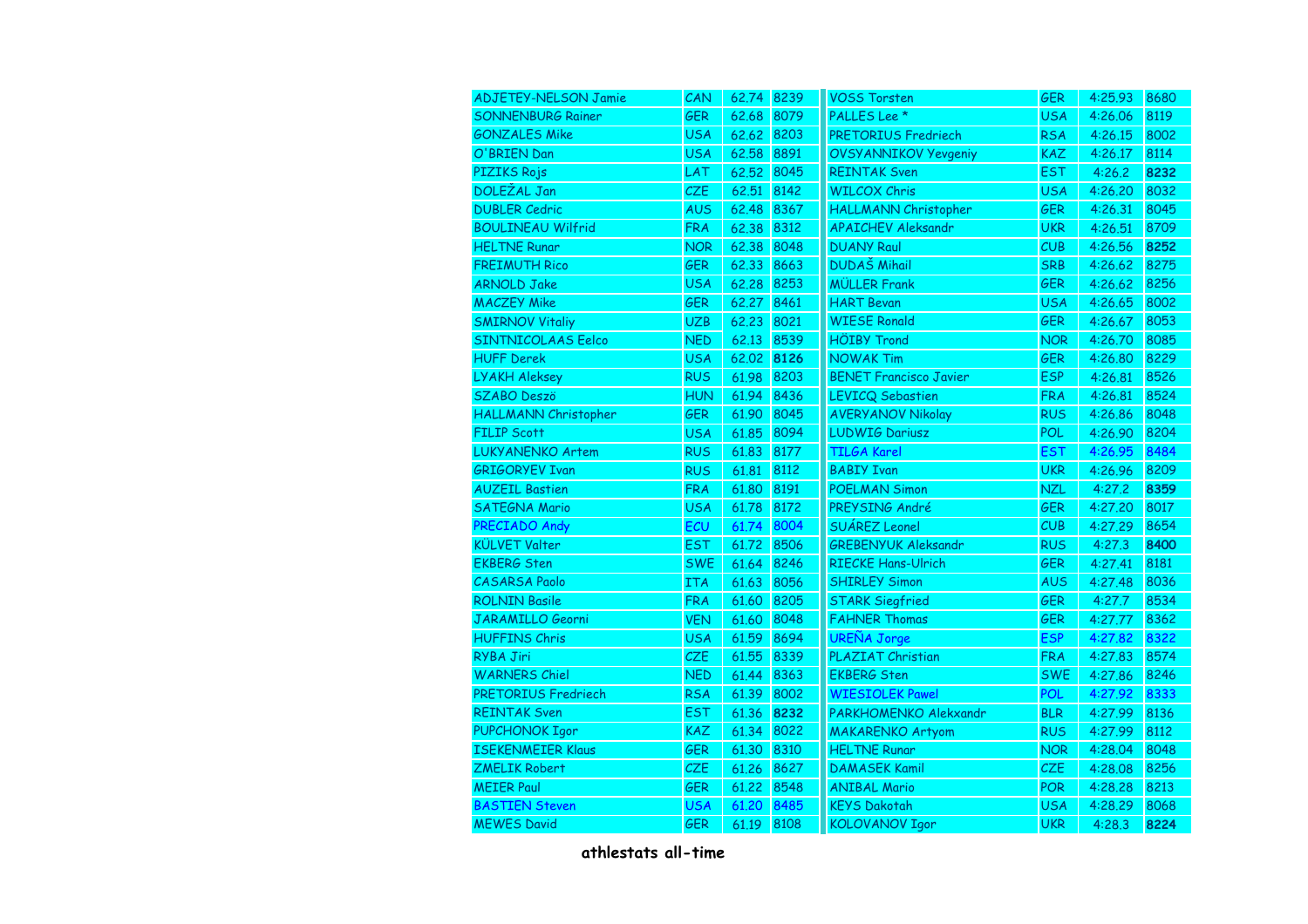| <b>ANDREYEV Pavel</b>       | <b>UZB</b> | 61.10 | 8036 | <b>WOODING Jim</b>         | <b>USA</b> | 4:28.31 | 8054 |
|-----------------------------|------------|-------|------|----------------------------|------------|---------|------|
| <b>BELOUSOV Valeriy</b>     | <b>RUS</b> | 61.08 | 8099 | SHKURENYOV Ilya            | <b>RUS</b> | 4:28.35 | 8601 |
| <b>HARLAN Ryan</b>          | <b>USA</b> | 61.07 | 8171 | <b>BARRAS Romain</b>       | <b>FRA</b> | 4:28.43 | 8453 |
| <b>ANDREYEV Leonid</b>      | <b>UZB</b> | 61.02 | 8250 | <b>PIRINI Douglas</b>      | <b>NZL</b> | 4:28.48 | 8115 |
| <b>WILBOURN Shawn</b>       | <b>USA</b> | 61.00 | 8268 | <b>PIHL Raimo</b>          | <b>SWE</b> | 4:28.76 | 8217 |
| <b>BLOCKBURGER Sheldon</b>  | <b>USA</b> | 60.90 | 8296 | LOGVINENKO Mikhail         | <b>RUS</b> | 4:28.95 | 8004 |
| <b>MÜLLER Norman</b>        | GER        | 60.89 | 8295 | <b>MACEY Dean</b>          | <b>GBR</b> | 4:29.05 | 8603 |
| <b>GOODELL Bart</b>         | <b>USA</b> | 60.88 | 8109 | <b>AFANASYEV Nikolay</b>   | <b>UKR</b> | 4:29.1  | 8090 |
| <b>HRABAN Roman</b>         | CZE        | 60.86 | 8141 | <b>KRAUCHANKA Andrey</b>   | <b>BLR</b> | 4:29.10 | 8617 |
| <b>PAPPAS Tom</b>           | <b>USA</b> | 60.77 | 8784 | <b>MÜLLER Norman</b>       | <b>GER</b> | 4:29.20 | 8295 |
| RAHNU Kristjan              | <b>EST</b> | 60.71 | 8526 | <b>FICHTNER Karl-Heinz</b> | <b>GER</b> | 4:29.22 | 8250 |
| <b>VALENTA Veroslav</b>     | CZE        | 60.68 | 8289 | <b>LESNIEWICZ Janusz</b>   | POL        | 4:29.31 | 8019 |
| <b>BLONDEL Alain</b>        | <b>FRA</b> | 60.64 | 8453 | <b>WARKENTIN John</b>      | <b>USA</b> | 4:29.32 | 8003 |
| <b>KARLIVANS Janis</b>      | LAT        | 60.55 | 8271 | <b>JOHNSON Dave S</b>      | <b>USA</b> | 4:29.38 | 8705 |
| <b>LILLEMETS Risto</b>      | <b>EST</b> | 60.55 | 8156 | <b>NOOL Erki</b>           | <b>EST</b> | 4:29.58 | 8815 |
| <b>LEYCKES Dennis</b>       | GER        | 60.54 | 8310 | <b>TABALA Aleksandr</b>    | <b>RUS</b> | 4:29.65 | 8070 |
| <b>IBE Philip</b>           | GER        | 60.49 | 8000 | <b>CHMARA Sebastian</b>    | <b>POL</b> | 4:29.66 | 8566 |
| <b>FUCCI Drew</b>           | <b>USA</b> | 60.46 | 8227 | <b>SCHÖNBECK Florian</b>   | <b>GER</b> | 4:29.74 | 8127 |
| RAZBEYKO Roman              | <b>RUS</b> | 60.43 | 8209 | <b>GONZALES Mike</b>       | <b>USA</b> | 4:29.91 | 8203 |
| HÄMÄLÄINEN Eduard           | <b>BLR</b> | 60.32 | 8735 | <b>MACZEY Mike</b>         | <b>GER</b> | 4:29.93 | 8461 |
| <b>SHKURENYOV Ilya</b>      | <b>RUS</b> | 60.29 | 8601 | <b>ARESHIN Aleksandr</b>   | <b>RUS</b> | 4:30.01 | 8187 |
| <b>WILLIAMS Devon</b>       | <b>USA</b> | 60.26 | 8345 | <b>BOURGUIGNON Rudy</b>    | <b>FRA</b> | 4:30.19 | 8025 |
| <b>PIRINI Douglas</b>       | <b>NZL</b> | 60.24 | 8115 | <b>DIXON</b> Fred          | <b>USA</b> | 4:30.21 | 8397 |
| <b>BALANQUE Eugenio</b>     | CUB        | 60,20 | 8222 | <b>TAAM Rik</b>            | <b>NED</b> | 4:30.26 | 8107 |
| <b>PENAS Jaime</b>          | <b>ESP</b> | 60.20 | 8128 | <b>LOBODIN Lev</b>         | <b>RUS</b> | 4:30.27 | 8571 |
| <b>GAZYURA Anatoliy</b>     | <b>UKR</b> | 60.18 | 8245 | <b>SINTNICOLAAS Eelco</b>  | <b>NED</b> | 4:30.32 | 8539 |
| DÍAZ Yunior                 | CUB        | 60.09 | 8357 | <b>CRIST John</b>          | <b>USA</b> | 4:30.35 | 8121 |
| van der PLAETSEN Thomas     | <b>BEL</b> | 60.05 | 8430 | <b>LILLEMETS Risto</b>     | <b>EST</b> | 4:30.72 | 8156 |
| <b>SHTEPA Aleksandr</b>     | <b>RUS</b> | 60.02 | 8007 | <b>HEIKKINEN Aki</b>       | <b>FIN</b> | 4:30.82 | 8188 |
| <b>DISTELBERGER Dominik</b> | AUT        | 59.97 | 8175 | <b>SKOWRONEK Ryszard</b>   | POL        | 4:30.9  | 8229 |
| <b>HERNU Laurent</b>        | <b>FRA</b> | 59.90 | 8280 | <b>MÜLLER Eckhart</b>      | <b>GER</b> | 4:30.9  | 8056 |
| TŠERNJAVSKI Taavi           | <b>EST</b> | 59.86 | 8086 | <b>VASHCHENKO Viktor</b>   | <b>RUS</b> | 4:31.03 | 8163 |
| dos SANTOS Felipe           | <b>BRA</b> | 59.82 | 8364 | <b>WARNER Damian</b>       | CAN        | 4:31.08 | 9018 |
| <b>MAGNUSSON Jon Arnar</b>  | <b>ISL</b> | 59.77 | 8573 | <b>DHOUIBI Hamdi</b>       | <b>TUN</b> | 4:31.24 | 8023 |
| <b>BOURGUIGNON Rudy</b>     | <b>FRA</b> | 59.70 | 8025 | <b>KAZMIREK Kai</b>        | <b>GER</b> | 4:31.25 | 8580 |
| <b>BROPHY Brian</b>         | <b>USA</b> | 59.68 | 8276 | <b>ENAHORO Ituah</b>       | <b>GER</b> | 4:31.29 | 8048 |
| <b>GOEDICKE Jorg</b>        | GER        | 59.68 | 8036 | <b>BUSEMANN Frank</b>      | GER        | 4:31.41 | 8706 |
| <b>SEMYONOV Oleg</b>        | <b>RUS</b> | 59.68 | 8007 | <b>NOLAN Michael</b>       | CAN        | 4:31.44 | 8169 |
| <b>LAMPE Norbert</b>        | <b>GER</b> | 59.64 | 8016 | de ARAÚJO Luiz Alberto     | <b>BRA</b> | 4:31.46 | 8315 |
| <b>ERM Johannes</b>         | <b>EST</b> | 59.60 | 8445 | <b>UIBO Maicel</b>         | <b>EST</b> | 4:31.51 | 8604 |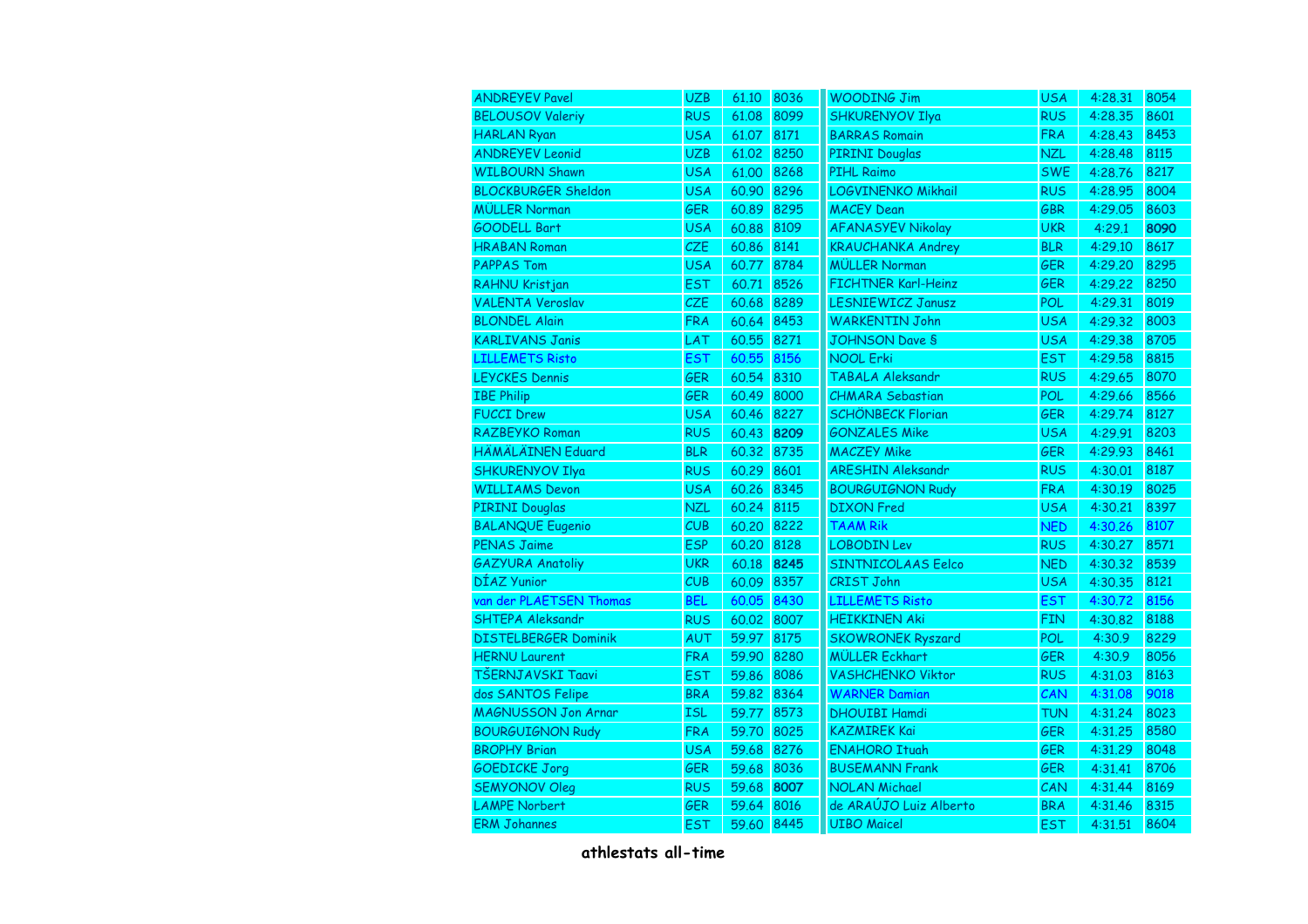| <b>MÜLLER Frank</b>           | <b>GER</b> | 59.60 8256 |      | <b>NEUGEBAUEUR Michael</b> | <b>GER</b> | 4:31.60 | 8112 |
|-------------------------------|------------|------------|------|----------------------------|------------|---------|------|
| <b>MALAKHOVSKIS Richardas</b> | LTU        | 59.58      | 8437 | <b>FLOOD Jack</b>          | <b>USA</b> | 4:31.64 | 8038 |
| <b>CHININ Carlos Eduardo</b>  | <b>BRA</b> | 59.58      | 8393 | <b>SCHMID Stefan</b>       | <b>GER</b> | 4:31.76 | 8485 |
| ZHDANOVICH Aleksandr          | <b>BLR</b> | 59.48      | 8036 | <b>RIETVELD Pelle</b>      | <b>NED</b> | 4:31.83 | 8204 |
| <b>HUBER Philipp</b>          | SUI        | 59.44      | 8153 | <b>LEPAGE Pierce</b>       | CAN        | 4:31.85 | 8604 |
| <b>RODGERS Trafton</b>        | <b>USA</b> | 59.42      | 8128 | <b>BRYANT Ashley</b>       | <b>GBR</b> | 4:31.86 | 8163 |
| <b>WIESIOLEK Pawel</b>        | POL        | 59.40      | 8333 | <b>BALANQUE Eugenio</b>    | CUB        | 4:31.99 | 8222 |
| <b>PENALVER Antonio</b>       | <b>ESP</b> | 59.32 8478 |      | QI Haifeng                 | CHN        | 4:32.02 | 8290 |
| <b>EL FASSI Nadir</b>         | <b>FRA</b> | 59.31 8110 |      | <b>MEIER Paul</b>          | <b>GER</b> | 4:32.05 | 8548 |
| <b>JUANTORENA Alberto</b>     | CUB        | 59.30      | 8042 | <b>MARYIN Igor</b>         | <b>RUS</b> | 4:32.19 | 8364 |
| ROSENDAAL Jack                | <b>NED</b> | 59.22      | 8177 | <b>KOLPAKOV Vitaliy</b>    | <b>UKR</b> | 4:32.20 | 8297 |
| <b>JANVRIN Kip</b>            | <b>USA</b> | 59.20      | 8345 | <b>VASILYEV Arkady</b>     | <b>RUS</b> | 4:32.21 | 8179 |
| <b>DUDAŠ Mihail</b>           | <b>SRB</b> | 59.06      | 8275 | PODMARYOV Vadim            | <b>UZB</b> | 4:32.31 | 8366 |
| <b>JENSEN Benjamin</b>        | <b>NOR</b> | 59.01      | 8160 | <b>YURKOV Aleksandr</b>    | <b>UKR</b> | 4:32.49 | 8574 |
| <b>KARAN Sasa</b>             | <b>SRB</b> | 58.96      | 8057 | <b>NIKITIN Sergey</b>      | <b>RUS</b> | 4:32.5  | 8012 |
| <b>FERRIER Scott</b>          | <b>AUS</b> | 58.95      | 8307 | NIKLAUS André              | <b>GER</b> | 4:32.50 | 8371 |
| <b>ROOSEN Sven</b>            | <b>NED</b> | 58.95      | 8056 | <b>NEWDICK Brent</b>       | <b>NZL</b> | 4:32.50 | 8114 |
| <b>YURKOV Aleksandr</b>       | <b>UKR</b> | 58.92      | 8574 | <b>ANDREYEV Pavel</b>      | <b>UZB</b> | 4:32.56 | 8036 |
| <b>BARKER Ricky</b>           | <b>USA</b> | 58,88      | 8404 | <b>SHUBIANOK Mikalai</b>   | <b>BLR</b> | 4:32.59 | 8055 |
| POSERINA Beniamino            | ITA        | 58,88      | 8169 | ZEILBAUER Josef            | AUT        | 4:32.6  | 8219 |
| <b>SOSSAH Mateo</b>           | <b>FRA</b> | 58.88      | 8044 | <b>USHIRO Keisuke</b>      | <b>JPN</b> | 4:32.62 | 8308 |
| ROSENBERG Kristjan            | <b>EST</b> | 58.85      | 8298 | SOBOLEVSKIY Igor           | <b>UKR</b> | 4:32.84 | 8547 |
| <b>LAUKHIN Fedor</b>          | <b>UKR</b> | 58,80      | 8073 | <b>PREY Matthias</b>       | <b>GER</b> | 4:32.85 | 8215 |
| <b>LONG Aric</b>              | <b>USA</b> | 58.78      | 8237 | <b>LUKYANENKO Artem</b>    | <b>RUS</b> | 4:32.97 | 8177 |
| <b>BRAUN Pieter</b>           | <b>NED</b> | 58.77      | 8342 | <b>DUDAKOV Yevgeniy</b>    | <b>RUS</b> | 4:33.0  | 8069 |
| <b>KOHNLE Michael</b>         | GER        | 58.76      | 8302 | <b>PIZIKS Rojs</b>         | LAT        | 4:33.07 | 8045 |
| <b>DELGADO Joseph</b>         | <b>USA</b> | 58.69      | 8161 | <b>DAUTH Thorsten</b>      | GER        | 4:33.19 | 8164 |
| <b>HARRIS Stephen</b>         | <b>USA</b> | 58.69      | 8061 | <b>MURPHY Isaac</b>        | <b>USA</b> | 4:33.30 | 8086 |
| <b>TARNOVETSKIY Pavel</b>     | <b>UKR</b> | 58.60      | 8375 | <b>GAZYURA Anatoliy</b>    | <b>UKR</b> | 4:33.4  | 8245 |
| <b>SUKHOMAZOV Dmitriy</b>     | <b>BLR</b> | 58.60      | 8104 | <b>SMITH Maurice</b>       | JAM        | 4:33.52 | 8644 |
| <b>STAUSS René</b>            | <b>GER</b> | 58.58      | 8009 | <b>SCHWARZL Roland</b>     | <b>AUT</b> | 4:33.56 | 8102 |
| <b>SMITH Chad</b>             | <b>USA</b> | 58.53 8133 |      | <b>FOXSON Paul</b>         | <b>USA</b> | 4:33.60 | 8234 |
| <b>OLIVER Muhammad</b>        | <b>USA</b> | 58.48      | 8087 | <b>HARRIS Stephen</b>      | <b>USA</b> | 4:33.73 | 8061 |
| <b>VIAL Pierre Alexandre</b>  | <b>FRA</b> | 58.44      | 8070 | <b>AVERBUKH Aleksandr</b>  | <b>RUS</b> | 4:33.79 | 8084 |
| ERINŠ Edgars                  | LAT        | 58,30      | 8312 | PETERSSON Jens             | GER        | 4:33.84 | 8060 |
| <b>FOXSON Paul</b>            | <b>USA</b> | 58,30      | 8234 | <b>SIMMONS Solomon</b>     | <b>USA</b> | 4:33.85 | 8227 |
| <b>KELLERMAYER Gernot</b>     | AUT        | 58,24      | 8320 | <b>KAUKIS Tõnu</b>         | <b>EST</b> | 4:33.9  | 8151 |
| POGORELOV Aleksandr x         | <b>RUS</b> | 58.23      | 8429 | <b>WILLIAMS Harrison</b>   | <b>USA</b> | 4:34.00 | 8439 |
| <b>HECHLER Simon</b>          | <b>GER</b> | 58,18      | 8058 | <b>BEHRENBRUCH Pascal</b>  | <b>GER</b> | 4:34.02 | 8558 |
| <b>ERIKSSON Thomas</b>        | <b>SWE</b> | 58.14      | 8025 | <b>ERM Johannes</b>        | <b>EST</b> | 4:34.04 | 8445 |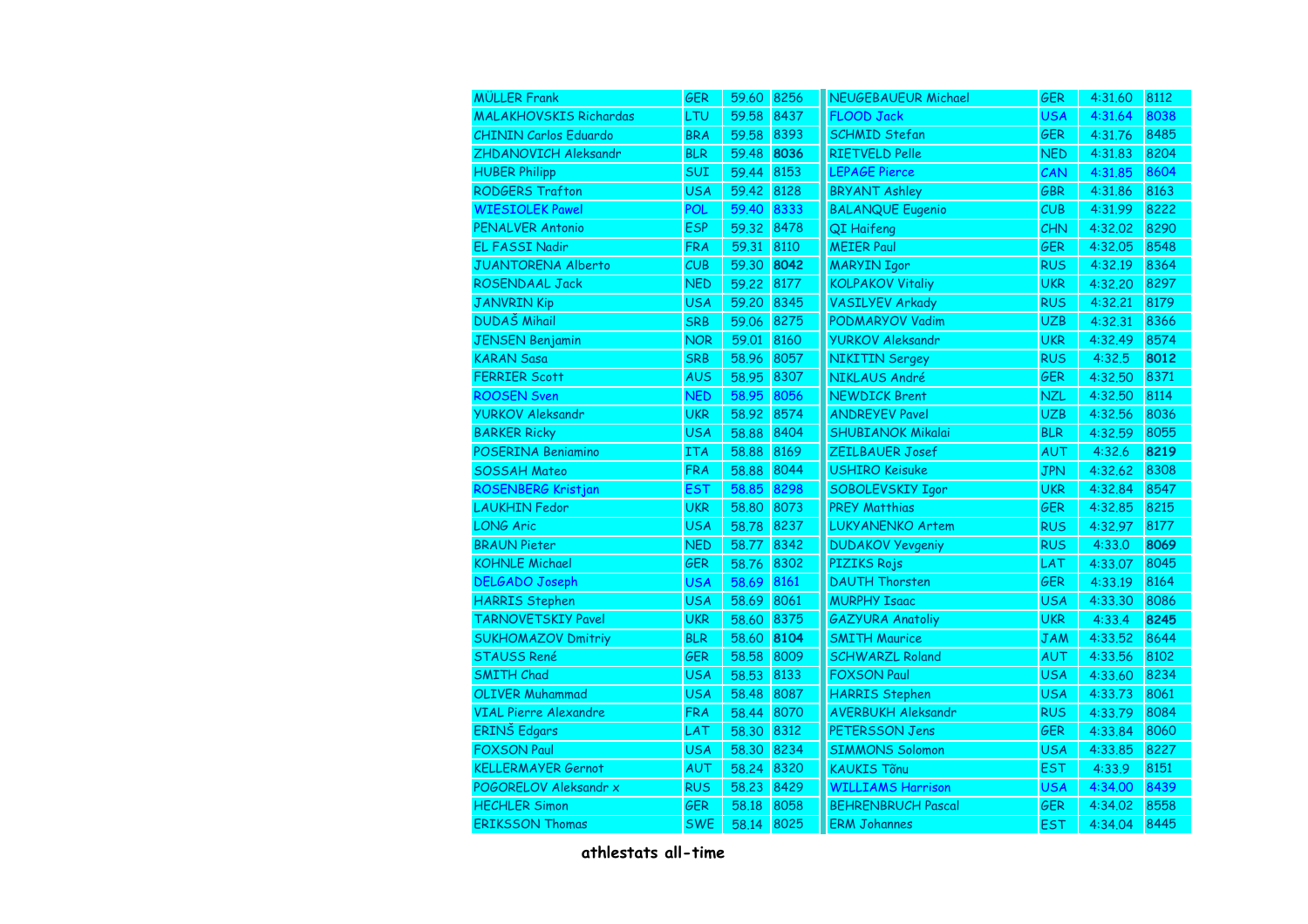| <b>WINTER Peter</b>           | <b>AUS</b> | 58.06 | 8084 | <b>OTTE Martin</b>            | <b>GER</b> | 4:34.10 | 8048 |
|-------------------------------|------------|-------|------|-------------------------------|------------|---------|------|
| <b>VOSS Torsten</b>           | GER        | 58,02 | 8680 | <b>HUTTERER Dennis</b>        | <b>GER</b> | 4:34.13 | 8032 |
| <b>NIXON Gunnar</b>           | <b>USA</b> | 57.97 | 8312 | <b>DISTELBERGER Dominik</b>   | AUT        | 4:34.21 | 8175 |
| <b>KRUGER Alexander Eaton</b> | GBR        | 57.90 | 8131 | PARAKHOVSKIY Nikolay          | <b>BLR</b> | 4:34.4  | 8184 |
| <b>DOST Marcel</b>            | <b>NED</b> | 57.76 | 8111 | <b>MUZZIO Robert</b>          | <b>USA</b> | 4:34.43 | 8237 |
| RAJA Andres                   | <b>EST</b> | 57.73 | 8119 | <b>PUPCHONOK Igor</b>         | <b>KAZ</b> | 4:34.45 | 8022 |
| <b>BRIGHT Tim</b>             | <b>USA</b> | 57.68 | 8340 | <b>VOS Ingmar</b>             | <b>NED</b> | 4:34.47 | 8224 |
| <b>KOLPAKOV Vitaliy</b>       | <b>UKR</b> | 57.68 | 8297 | <b>PITTOMVILS Niels</b>       | <b>BEL</b> | 4:34.73 | 8222 |
| <b>DAMASEK Kamil</b>          | CZE        | 57.58 | 8256 | <b>CHININ Carlos Eduardo</b>  | <b>BRA</b> | 4:34.77 | 8393 |
| <b>TONNESEN Pau</b>           | <b>ESP</b> | 57.52 | 8247 | ROSENBERG Kristjan            | <b>EST</b> | 4:34.78 | 8298 |
| <b>SULLIVAN Shannon</b>       | <b>USA</b> | 57.46 | 8076 | <b>KRUGER Alexander Eaton</b> | <b>GBR</b> | 4:34.83 | 8131 |
| <b>ANDRALOITS Maksim</b>      | <b>BLR</b> | 57.38 | 8100 | <b>MEWES David</b>            | GER        | 4:34.83 | 8108 |
| de ARAÚJO Luiz Alberto        | <b>BRA</b> | 57.28 | 8315 | <b>JENSEN Benjamin</b>        | <b>NOR</b> | 4:34.84 | 8160 |
| <b>DUCKWORTH Timothy</b>      | GBR        | 57.27 | 8336 | <b>CONNOLLY Jim</b>           | <b>USA</b> | 4:34.98 | 8121 |
| <b>EITEL Manuel</b>           | <b>GER</b> | 57.27 | 8128 | <b>THOMPSON Daley</b>         | GBR        | 4:35.00 | 8847 |
| <b>CHMARA Sebastian</b>       | <b>POL</b> | 57.25 | 8566 | <b>MARTINEAU Eugene</b>       | <b>NED</b> | 4:35.04 | 8233 |
| <b>LEPAGE Pierce</b>          | CAN        | 57.24 | 8604 | <b>ZHUK Vitaliy</b>           | <b>BLR</b> | 4:35.05 | 8331 |
| <b>KÜRTÖSI Zsolt</b>          | <b>HUN</b> | 57.16 | 8149 | HÄMÄLÄINEN Eduard             | <b>BLR</b> | 4:35.09 | 8735 |
| <b>MOLONEY Ashley</b>         | AUS        | 57.12 | 8649 | <b>SARANTSEV Yevgeny</b>      | <b>RUS</b> | 4:35.09 | 8123 |
| <b>MIKHAN Eduard</b>          | <b>BLR</b> | 57.10 | 8152 | <b>BLOMSTRAND Staffan</b>     | <b>SWE</b> | 4:35.24 | 8107 |
| <b>ADDY Jangy</b>             | <b>LBR</b> | 57.10 | 8025 | <b>VALENTA Veroslav</b>       | CZE        | 4:35.27 | 8289 |
| <b>PRICE Hunter</b>           | <b>USA</b> | 57.08 | 8035 | <b>GRIGORYEV Ivan</b>         | <b>RUS</b> | 4:35.28 | 8112 |
| NEUGEBAUEUR Michael           | <b>GER</b> | 57.04 | 8112 | <b>SAMYLOV Igor</b>           | <b>RUS</b> | 4:35.34 | 8073 |
| <b>GOLUBOVIC Daniel</b>       | <b>AUS</b> | 56.95 | 8336 | <b>HECHLER Simon</b>          | <b>GER</b> | 4:35.39 | 8058 |
| <b>POELMAN Simon</b>          | <b>NZL</b> | 56.94 | 8359 | vande HOEF Darwin             | <b>USA</b> | 4:35.44 | 8123 |
| <b>MUNKACSI Sandor</b>        | <b>HUN</b> | 56.94 | 8071 | <b>LEROY Yves</b>             | <b>FRA</b> | 4:35.5  | 8144 |
| KORKIZOGLOU Prodromos         | GRE        | 56.93 | 8069 | <b>ERICKSON Steve</b>         | <b>USA</b> | 4:35.65 | 8063 |
| SALURI Karl-Robert            | <b>EST</b> | 56.91 | 8137 | NIXON Gunnar                  | <b>USA</b> | 4:35.82 | 8312 |
| <b>DETMER Joe</b>             | <b>USA</b> | 56.88 | 8090 | <b>SEMYONOV Oleg</b>          | <b>RUS</b> | 4:36.0  | 8007 |
| NAZAROV Andrey                | <b>EST</b> | 56.60 | 8322 | <b>MAYER Kevin</b>            | <b>FRA</b> | 4:36.11 | 9126 |
| <b>LOBODIN Lev</b>            | <b>RUS</b> | 56.55 | 8571 | <b>MARCENY Lionel</b>         | <b>FRA</b> | 4:36.26 | 8094 |
| <b>TEREKHOV Roman</b>         | <b>RUS</b> | 56.46 | 8192 | <b>BERNARD Claston</b>        | <b>JAM</b> | 4:36.31 | 8225 |
| <b>FICHTNER Karl-Heinz</b>    | GER        | 56.44 | 8250 | NAZAROV Andrey                | <b>EST</b> | 4:36.36 | 8322 |
| <b>DAUTH Thorsten</b>         | GER        | 56.44 | 8164 | <b>AMBROSCH Klaus</b>         | AUT        | 4:36.36 | 8122 |
| <b>GADO Ruben</b>             | <b>FRA</b> | 56.41 | 8126 | <b>MATSANOV Igor</b>          | <b>BLR</b> | 4:36.40 | 8105 |
| RANDOLPH Chris                | <b>USA</b> | 56,40 | 8066 | <b>TISHCHENKO Nikolay</b>     | <b>RUS</b> | 4:36.40 | 8043 |
| <b>McMULLEN Philip</b>        | <b>USA</b> | 56.35 | 8285 | <b>COFFMAN Bob</b>            | <b>USA</b> | 4:36.5  | 8248 |
| <b>SCHWARZL Roland</b>        | AUT        | 56,32 | 8102 | <b>GANIYEV Ramil</b>          | <b>UZB</b> | 4:36.78 | 8445 |
| <b>FLOOD Jack</b>             | <b>USA</b> | 56.26 | 8038 | <b>WILLIAMS Devon</b>         | <b>USA</b> | 4:36.79 | 8345 |
| <b>SAMUELSSON Frederik</b>    | <b>SWE</b> | 56.21 | 8172 | <b>DROZDOV Aleksey</b>        | <b>RUS</b> | 4:36.93 | 8475 |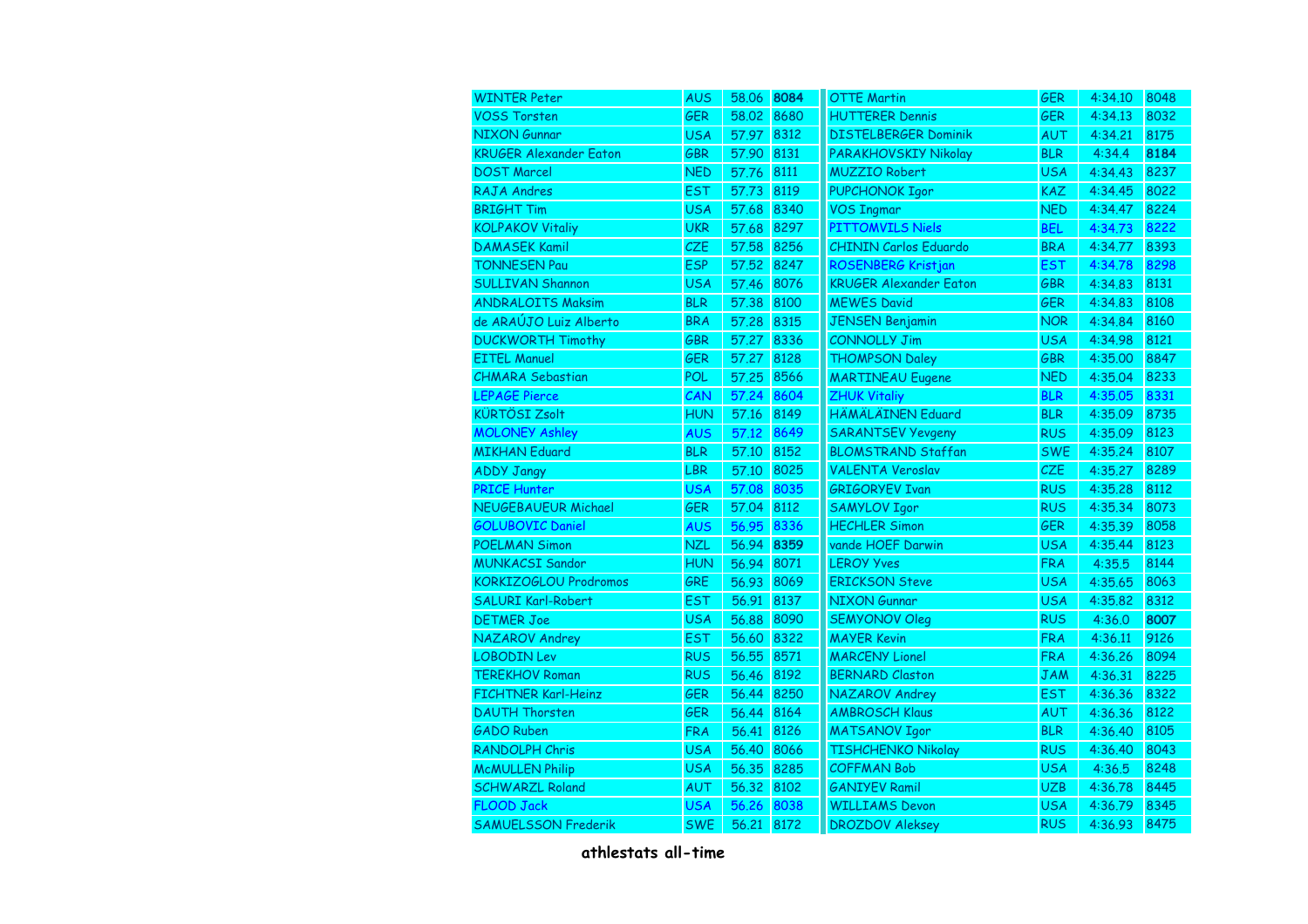| da SILVA Pedro Ferreira    | <b>BRA</b> | 56.12 8266 |      | <b>POSERINA Beniamino</b>    | ITA        | 4:36.94 | 8169 |
|----------------------------|------------|------------|------|------------------------------|------------|---------|------|
| <b>CLEVE Moritz</b>        | <b>GER</b> | 56.11      | 8004 | <b>SHTEPA Aleksandr</b>      | <b>RUS</b> | 4:37.00 | 8007 |
| PODEBRADSKY Jan            | <b>CZE</b> | 55.92      | 8314 | <b>SCHUFFENHAUER William</b> | <b>USA</b> | 4:37.02 | 8108 |
| <b>PAJONK Dirk-Achim</b>   | <b>GER</b> | 55.90      | 8161 | <b>FREIMUTH Rico</b>         | <b>GER</b> | 4:37.04 | 8663 |
| <b>UREÑA Jorge</b>         | <b>ESP</b> | 55.82      | 8322 | <b>WARNERS Chiel</b>         | <b>NED</b> | 4:37.07 | 8363 |
| <b>IVANOV Dmitriy</b>      | <b>RUS</b> | 55,81      | 8065 | <b>SMIRNOV Vitaliy</b>       | <b>UZB</b> | 4:37.18 | 8021 |
| <b>VEITH Hunter</b>        | <b>USA</b> | 55.76      | 8046 | <b>DVORÁK Tomáš</b>          | CZE        | 4:37.20 | 8994 |
| <b>ZIEMEK Zachery</b>      | <b>USA</b> | 55.72      | 8471 | ZHELANOV Sergey              | <b>RUS</b> | 4:37.24 | 8417 |
| <b>OWENS Ayden</b>         | <b>PUR</b> | 55.71      | 8238 | <b>HERNU Laurent</b>         | <b>FRA</b> | 4:37.41 | 8280 |
| <b>KARPOV Dmitriy</b>      | KAZ        | 55.54      | 8725 | <b>ANDONOV Atanas</b>        | <b>BUL</b> | 4:37.48 | 8199 |
| <b>ARESHIN Aleksandr</b>   | <b>RUS</b> | 55.54      | 8187 | <b>STAUSS René</b>           | <b>GER</b> | 4:37.73 | 8009 |
| <b>DEMMEL Norbert</b>      | GER        | 55.44      | 8152 | <b>STEELE Dan</b>            | <b>USA</b> | 4:38.03 | 8130 |
| <b>GARLAND Kyle</b>        | <b>USA</b> | 55,35      | 8196 | <b>KARPOV Dmitriy</b>        | <b>KAZ</b> | 4:38.11 | 8725 |
| <b>OBST Florian</b>        | GER        | 55.31 8012 |      | <b>SONNENBURG Rainer</b>     | <b>GER</b> | 4:38.15 | 8079 |
| <b>BERNARD Claston</b>     | <b>JAM</b> | 55.27      | 8225 | <b>FRITZ Steve</b>           | <b>USA</b> | 4:38.26 | 8644 |
| <b>GANIYEV Ramil</b>       | <b>UZB</b> | 55.14      | 8445 | <b>GOEDICKE Jorg</b>         | <b>GER</b> | 4:38.44 | 8036 |
| <b>AVERYANOV Nikolay</b>   | <b>RUS</b> | 55.10      | 8048 | <b>WIELAND Luca</b>          | <b>GER</b> | 4:38.54 | 8201 |
| <b>TISHCHENKO Nikolay</b>  | <b>RUS</b> | 55.08      | 8043 | <b>MARTIN Romain</b>         | <b>FRA</b> | 4:38.57 | 8104 |
| <b>BECHMANN Andreas</b>    | GER        | 55.02      | 8142 | JUANTORENA Alberto           | CUB        | 4:38.6  | 8042 |
| <b>BALLENGEE Markus</b>    | <b>USA</b> | 54.78      | 8097 | <b>AUZEIL Bastien</b>        | <b>FRA</b> | 4:38.79 | 8191 |
| <b>GÜNTHER Rene</b>        | GER        | 54.78      | 8023 | <b>LAHTI Johannes</b>        | <b>FIN</b> | 4:38.8  | 8090 |
| <b>ABDUR-RAHIM Mustafa</b> | <b>USA</b> | 54.76      | 8175 | <b>SHMAKOV Vladimir</b>      | <b>RUS</b> | 4:38.8  | 8023 |
| <b>PLAZIAT Christian</b>   | <b>FRA</b> | 54.72      | 8574 | <b>DOST Marcel</b>           | <b>NED</b> | 4:38.81 | 8111 |
| <b>BARROILHET Gonzalo</b>  | CHI        | 54.70      | 8065 | <b>SYSOEV Aleksey</b>        | <b>RUS</b> | 4:38.82 | 8497 |
| <b>WILLIAMS Harrison</b>   | <b>USA</b> | 54.69      | 8439 | <b>KHARLAMOV Vasiliy</b>     | <b>RUS</b> | 4:38.88 | 8166 |
| <b>TEREK Paul</b>          | <b>USA</b> | 54.69      | 8312 | <b>KUBISZEWSKI Marek</b>     | POL        | 4:38.92 | 8105 |
| <b>MACEY Dean</b>          | GBR        | 54.61      | 8603 | <b>LEYCKES Dennis</b>        | <b>GER</b> | 4:38.93 | 8310 |
| <b>ANIBAL Mario</b>        | POR        | 54.55      | 8213 | <b>MOLONEY Ashley</b>        | <b>AUS</b> | 4:39.19 | 8649 |
| <b>AWDE Daniel</b>         | GBR        | 54.55      | 8102 | ÕIGLANE Janek                | <b>EST</b> | 4:39.24 | 8371 |
| <b>BERTOCCHI Massimo</b>   | CAN        | 54.40      | 8014 | <b>TOOMEY William</b>        | <b>USA</b> | 4:39.4  | 8310 |
| NAKAMURA Akihiko           | <b>JPN</b> | 54.18      | 8180 | <b>PAHAPILL Mikk</b>         | <b>EST</b> | 4:39.41 | 8398 |
| <b>TAAM Rik</b>            | <b>NED</b> | 54.01      | 8107 | <b>SAMUELSSON Frederik</b>   | <b>SWE</b> | 4:39.52 | 8172 |
| <b>HART Bevan</b>          | <b>USA</b> | 53.76      | 8002 | <b>BALLENGEE Markus</b>      | <b>USA</b> | 4:39.55 | 8097 |
| <b>SMITH Maurice</b>       | <b>JAM</b> | 53.61      | 8644 | <b>HUBERT Axel</b>           | <b>FRA</b> | 4:39.62 | 8260 |
| <b>AVERBUKH Aleksandr</b>  | <b>RUS</b> | 53.26      | 8084 | <b>PRICE Hunter</b>          | <b>USA</b> | 4:39.64 | 8035 |
| <b>HUTTERER Dennis</b>     | GER        | 53.26      | 8032 | <b>TURI Indrek</b>           | <b>EST</b> | 4:39.69 | 8122 |
| <b>BABIY Ivan</b>          | <b>UKR</b> | 53,20      | 8209 | TŠERNJAVSKI Taavi            | <b>EST</b> | 4:39.76 | 8086 |
| <b>SAMYLOV Igor</b>        | <b>RUS</b> | 53.18      | 8073 | <b>IVANOV Dmitriy</b>        | <b>RUS</b> | 4:39.90 | 8065 |
| <b>MOORE Stephen</b>       | USA        | 53.14      | 8037 | <b>DAGARD Henrik</b>         | <b>SWE</b> | 4:39.91 | 8403 |
| <b>GRAD Dariusz</b>        | POL        | 52.98      | 8050 | PENALVER Antonio             | <b>ESP</b> | 4:39.94 | 8478 |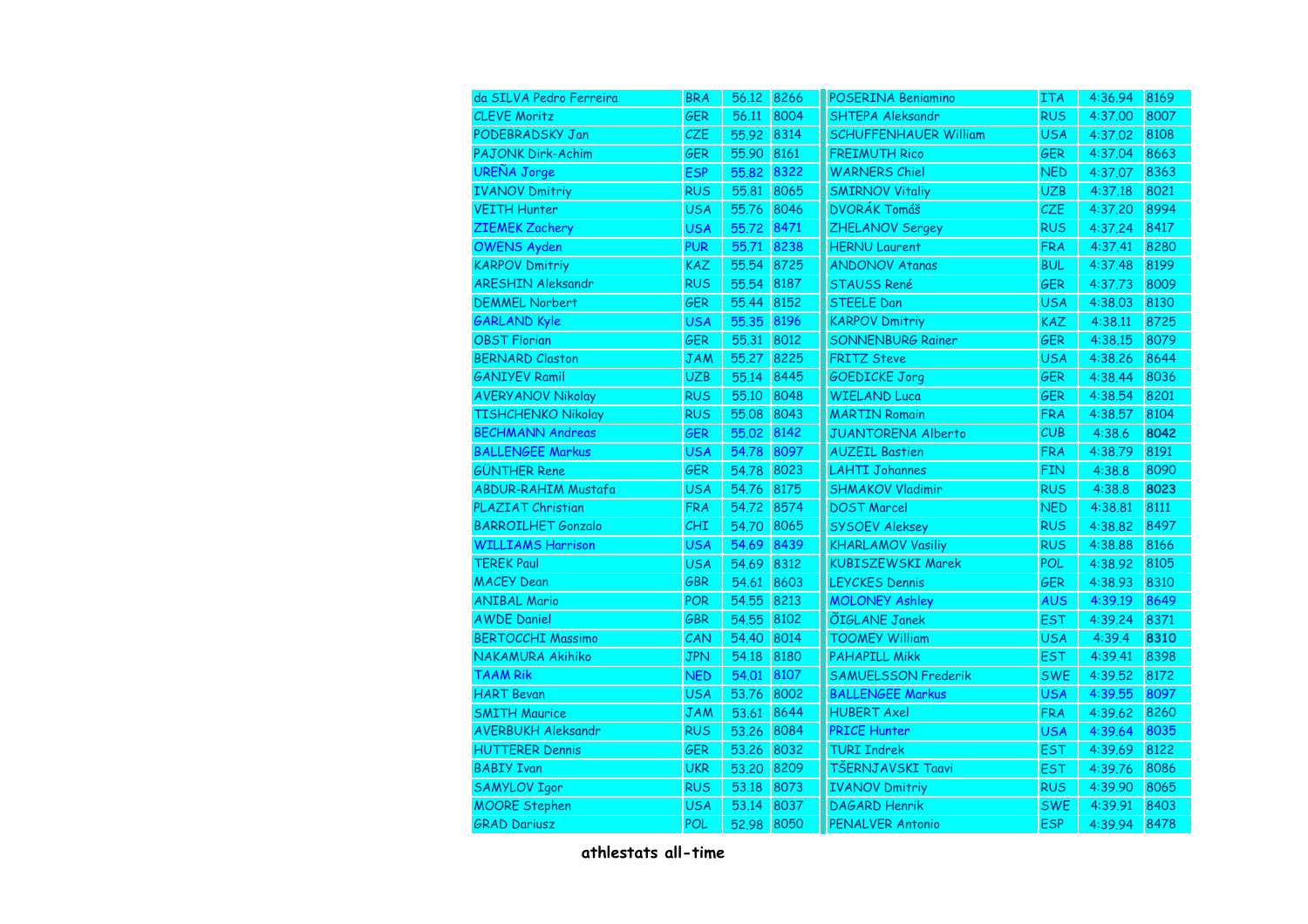| <b>ENAHORO Ituah</b>        | <b>GER</b> | 52.94 8048 |      | <b>POPTSOV Nikolay</b>         | <b>RUS</b> | 4:39.98 | 8138 |
|-----------------------------|------------|------------|------|--------------------------------|------------|---------|------|
| <b>EHAMMER Simon</b>        | SUI        | 52.88      | 8231 | <b>OLANDER Mikael</b>          | <b>SWE</b> | 4:40.05 | 8126 |
| <b>MURPHY Isaac</b>         | <b>USA</b> | 52.86      | 8086 | <b>BLOCKBURGER Sheldon</b>     | <b>USA</b> | 4:40.08 | 8296 |
| <b>DHOUIBI Hamdi</b>        | TUN        | 52.83      | 8023 | PETERSON Orville               | <b>USA</b> | 4:40.2  | 8031 |
| TAIWO Jeremy                | <b>USA</b> | 52.82      | 8425 | <b>ISEKENMEIER Klaus</b>       | <b>GER</b> | 4:40.21 | 8310 |
| <b>MINAH Jacob</b>          | <b>GER</b> | 52.66      | 8099 | <b>HODGE Russ</b>              | <b>USA</b> | 4:40.4  | 8120 |
| <b>DRAUDVILA Darius</b>     | LTU        | 52.59      | 8032 | <b>SATEGNA Mario</b>           | <b>USA</b> | 4:40.42 | 8172 |
| <b>EHRHARDT Tim</b>         | <b>USA</b> | 52.57      | 8066 | <b>BECHMANN Andreas</b>        | <b>GER</b> | 4:40.44 | 8142 |
| <b>MATSANOV Igor</b>        | <b>BLR</b> | 52.22      | 8105 | DÍAZ Yunior                    | CUB        | 4:40.58 | 8357 |
| vande HOEF Darwin           | <b>USA</b> | 52,00      | 8123 | <b>HALAMODA Thomas</b>         | GER        | 4:40.67 | 8057 |
| <b>BRUGGER Mathias</b>      | GER        | 51.72      | 8304 | <b>ZIEMEK Zachery</b>          | <b>USA</b> | 4:40.69 | 8471 |
| QUÉRIN Gaël                 | <b>FRA</b> | 51.67      | 8194 | RAJA Andres                    | <b>EST</b> | 4:40.73 | 8119 |
| <b>MAKARENKO Artyom</b>     | <b>RUS</b> | 51.55      | 8112 | <b>ARNOLD Jake</b>             | <b>USA</b> | 4:40.74 | 8253 |
| FOMOCHKIN Andrey            | <b>BLR</b> | 51,52      | 8227 | SZABÓ Attila                   | <b>HUN</b> | 4:40.77 | 8003 |
| <b>SIMMONS Solomon</b>      | <b>USA</b> | 51.42      | 8227 | <b>TEBBICH Thomas</b>          | <b>AUT</b> | 4:40.90 | 8039 |
| <b>DIAMOND Alec</b>         | <b>AUS</b> | 50.98      | 8000 | <b>ROE Martin</b>              | <b>NOR</b> | 4:40.97 | 8228 |
| <b>MARCENY Lionel</b>       | <b>FRA</b> | 50,82      | 8094 | <b>DUBLER Cedric</b>           | <b>AUS</b> | 4:41.05 | 8367 |
| <b>DREWS Stefan</b>         | GER        | 50,81      | 8233 | <b>MINAH Jacob</b>             | <b>GER</b> | 4:41.11 | 8099 |
| MIKHAILENKO Vladimir        | <b>UKR</b> | 50.70      | 8052 | <b>MEDVED Mikhail</b>          | <b>UKR</b> | 4:41.26 | 8330 |
| <b>PETERSSON Jens</b>       | <b>GER</b> | 50.66      | 8060 | NIKLAUS Stephan                | <b>SUI</b> | 4:41.29 | 8334 |
| <b>KNABE Sebastian</b>      | <b>GER</b> | 50.61      | 8151 | van der PLAETSEN Thomas        | <b>BEL</b> | 4:41.39 | 8430 |
| <b>WILCOX Chris</b>         | <b>USA</b> | 49.86      | 8032 | <b>TONNESEN Pau</b>            | <b>ESP</b> | 4:41.77 | 8247 |
| <b>KASYANOV Alexey II</b>   | <b>UKR</b> | 49.00      | 8479 | <b>SMITH Michael</b>           | CAN        | 4:41.95 | 8626 |
| <b>WIELAND Luca</b>         | <b>GER</b> | 48.60      | 8201 | <b>KNABE</b> Sebastian         | <b>GER</b> | 4:42.03 | 8151 |
| <b>DUDAKOV Yevgeniy</b>     | <b>RUS</b> | 48.52      | 8069 | O'BRIEN Dan                    | <b>USA</b> | 4:42.10 | 8891 |
| <b>OVSYANNIKOV Yevgeniy</b> | KAZ        | 48,10      | 8114 | <b>SCHLÄFLI Rolf</b>           | <b>SUI</b> | 4:42.29 | 8019 |
| PREYSING André              | GER        | 47.78      | 8017 | <b>BERTOCCHI Massimo</b>       | CAN        | 4:42.42 | 8014 |
| <b>BURRELL Alvaro</b>       | <b>ESP</b> | 47.34      | 8005 | <b>EHAMMER Simon</b>           | <b>SUI</b> | 4:42.54 | 8231 |
| LOGVINENKO Mikhail          | <b>RUS</b> | 46.75      | 8004 | <b>GRUZENKIN Viktor</b>        | <b>RUS</b> | 4:43.00 | 8356 |
| BEACH Curtis +              | <b>USA</b> | 35.97      | 8081 | <b>MOTTI William</b>           | <b>FRA</b> | 4:43.06 | 8306 |
|                             |            |            |      | RAZBEYKO Roman                 | <b>RUS</b> | 4:43.1  | 8209 |
|                             |            |            |      | <b>FELIX Kurt</b>              | <b>GRN</b> | 4:43.21 | 8509 |
|                             |            |            |      | <b>OLIVER Muhammad</b>         | <b>USA</b> | 4:43.22 | 8087 |
|                             |            |            |      | <b>KNOBEL Jan Felix</b>        | <b>GER</b> | 4:43.39 | 8288 |
|                             |            |            |      | <b>KÜRTÖSI Zsolt</b>           | <b>HUN</b> | 4:43.39 | 8149 |
|                             |            |            |      | <b>KARLIVANS Janis</b>         | LAT        | 4:43.62 | 8271 |
|                             |            |            |      | <b>HELCELET Adam Sebastian</b> | CZE        | 4:43.69 | 8335 |
|                             |            |            |      | <b>MULKEY Phil</b>             | <b>USA</b> | 4:43.8  | 8050 |
|                             |            |            |      | <b>FILIP Scott</b>             | <b>USA</b> | 4:43.82 | 8094 |
|                             |            |            |      | <b>BRIGHT Tim</b>              | <b>USA</b> | 4:44.49 | 8340 |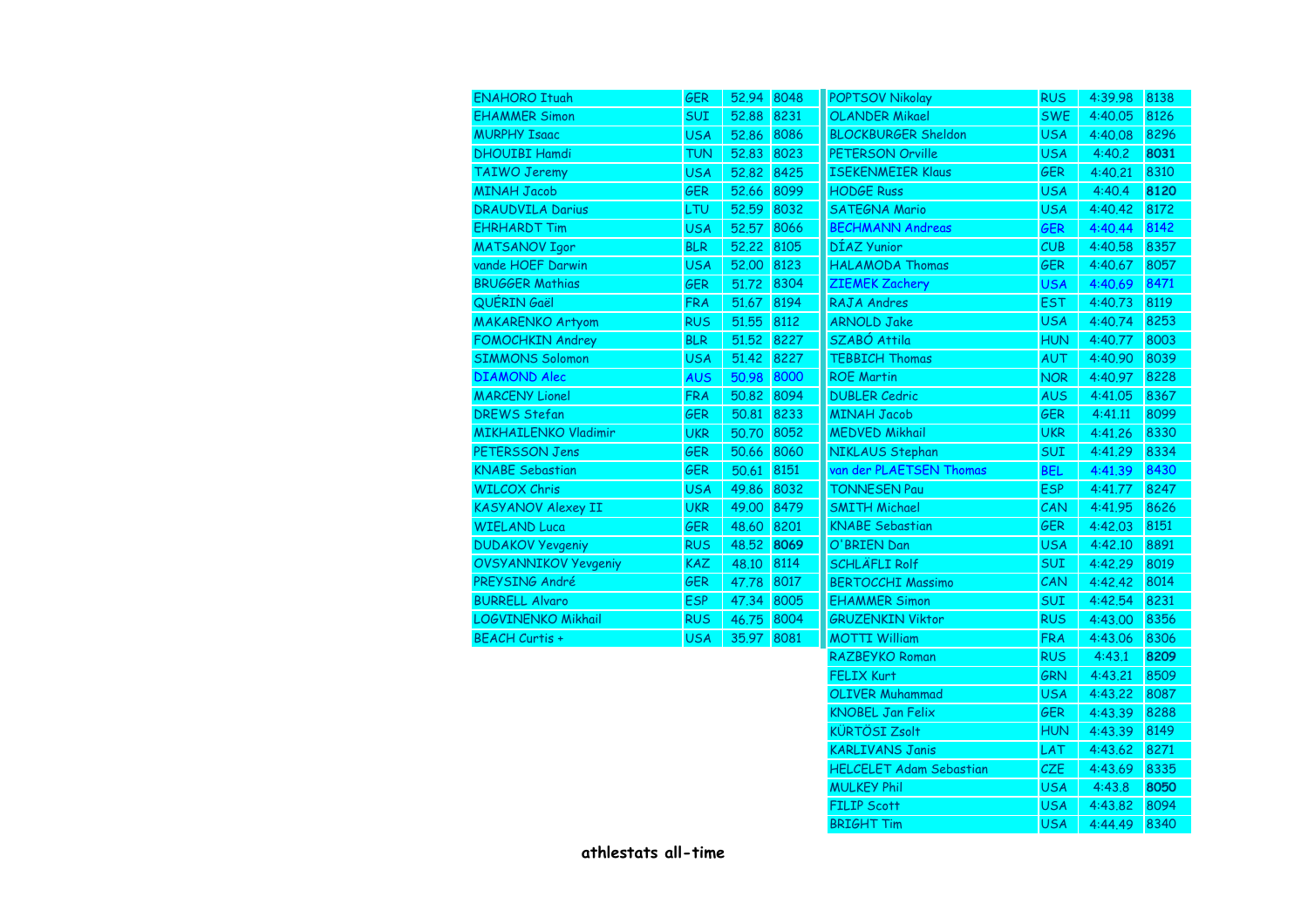| <b>MOORE Stephen</b>         | <b>USA</b> | 4:44.51 | 8037 |
|------------------------------|------------|---------|------|
| ZIGERT Rudolf                | <b>RUS</b> | 4:44.6  | 8002 |
| <b>LINDNER Wolfgang</b>      | <b>GER</b> | 4:44.65 | 8111 |
| <b>KIRST Joachim</b>         | <b>GER</b> | 4:44.7  | 8188 |
| <b>GARLAND Kyle</b>          | <b>USA</b> | 4:44.74 | 8196 |
| <b>GOODELL Bart</b>          | <b>USA</b> | 4:44.8  | 8109 |
| OJANIEMI Jaakko              | <b>FIN</b> | 4:44.94 | 8192 |
| <b>HEDMARK Lennart</b>       | <b>SWE</b> | 4:45.0  | 8163 |
| PRECIADO Andy                | ECU        | 4:45.03 | 8004 |
| <b>WILBOURN Shawn</b>        | <b>USA</b> | 4:45.64 | 8268 |
| <b>SMITH Chad</b>            | <b>USA</b> | 4:45.81 | 8133 |
| <b>HOCK Johannes</b>         | <b>GER</b> | 4:45.82 | 8293 |
| <b>BROPHY Brian</b>          | <b>USA</b> | 4:45.92 | 8276 |
| <b>KESKITALO Petri</b>       | <b>FIN</b> | 4:46.03 | 8318 |
| <b>SCHAUERHAMMER Dietmar</b> | <b>GER</b> | 4:46.2  | 8054 |
| <b>LONG Aric</b>             | <b>USA</b> | 4:46.42 | 8237 |
| <b>MAGNUSSON Jon Arnar</b>   | <b>ISL</b> | 4:46.43 | 8573 |
| <b>SCHMIDT Holger</b>        | GER        | 4:46.44 | 8055 |
| DOLEŽAL Jan                  | CZE        | 4:46.47 | 8142 |
| <b>DIAMOND Alec</b>          | <b>AUS</b> | 4:46.51 | 8000 |
| GARCÍA Yordanis              | CUB        | 4:46.8  | 8496 |
| <b>SUNDELL Harri</b>         | <b>FIN</b> | 4:47.02 | 8001 |
| <b>SAYRE John</b>            | <b>USA</b> | 4:47.29 | 8076 |
| RANDOLPH Chris               | <b>USA</b> | 4:47.44 | 8066 |
| LYAKH Aleksey                | <b>RUS</b> | 4:47.88 | 8203 |
| RADCHENKO Viktor             | <b>UKR</b> | 4:47.92 | 8148 |
| <b>RAMOS Mike</b>            | <b>USA</b> | 4:48.06 | 8322 |
| <b>PAPPAS Tom</b>            | <b>USA</b> | 4:48.12 | 8784 |
| da SILVA Pedro Ferreira      | <b>BRA</b> | 4:48.25 | 8266 |
| <b>DUBOIS Thierry</b>        | <b>FRA</b> | 4:48.25 | 8138 |
| <b>BRANHAM Chris</b>         | <b>USA</b> | 4:48.33 | 8159 |
| <b>HARDEE Trey</b>           | <b>USA</b> | 4:48.91 | 8790 |
| <b>BARROILHET Gonzalo</b>    | CHI        | 4:49.19 | 8065 |
| <b>BARKER Ricky</b>          | <b>USA</b> | 4:49.56 | 8404 |
| <b>IVANOV Boris</b>          | <b>RUS</b> | 4:50.0  | 8156 |
| <b>EITEL Manuel</b>          | <b>GER</b> | 4:50.48 | 8128 |
| <b>ROLNIN Basile</b>         | <b>FRA</b> | 4:50.53 | 8205 |
| KORKIZOGLOU Prodromos        | GRE        | 4:50.77 | 8069 |
| CLAY Bryan                   | <b>USA</b> | 4:50.97 | 8832 |
| SÝKORA Jirí                  | <b>CZE</b> | 4:51.42 | 8122 |